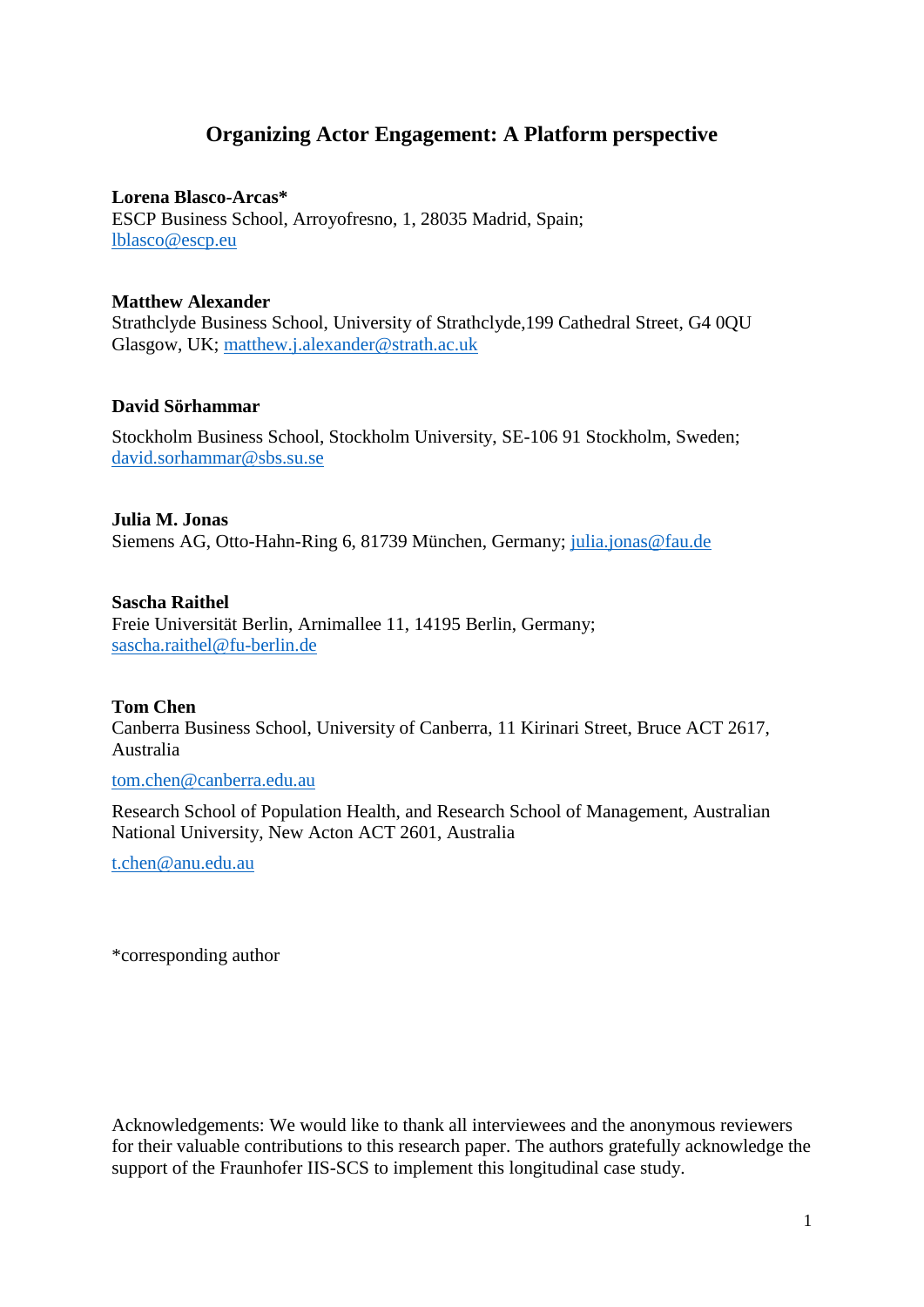#### **Organizing Actor Engagement: A Platform perspective**

#### Abstract

Research on engagement has shifted to a systemic, rather than a dyadic, view that considers the engagement of multiple actors in complex business settings. Existing literature suggests that actor engagement in business settings is dependent on, and inextricably linked with, service ecosystems, platforms, and the value co-creation process. However, despite its potential to deliver strong performance for organizations, actor engagement in complex business settings has yet to be examined empirically. To gain a deeper understanding of engagement dynamics in these settings, this qualitative study explores the evolution of actor engagement on a platform. The findings offer three main contributions: (i) a typology of three organizing modes of engagement (orchestrating, facilitating, and stimulating), (ii) an understanding of the modular architecture that supports actor engagement within clearly defined rules of exchange, and (iii) insight into engagement activity over time reveals that actors' engagement states oscillate between object or subject of engagement.

*Keywords*: platform, actor engagement, B2B, longitudinal case study, service ecosystems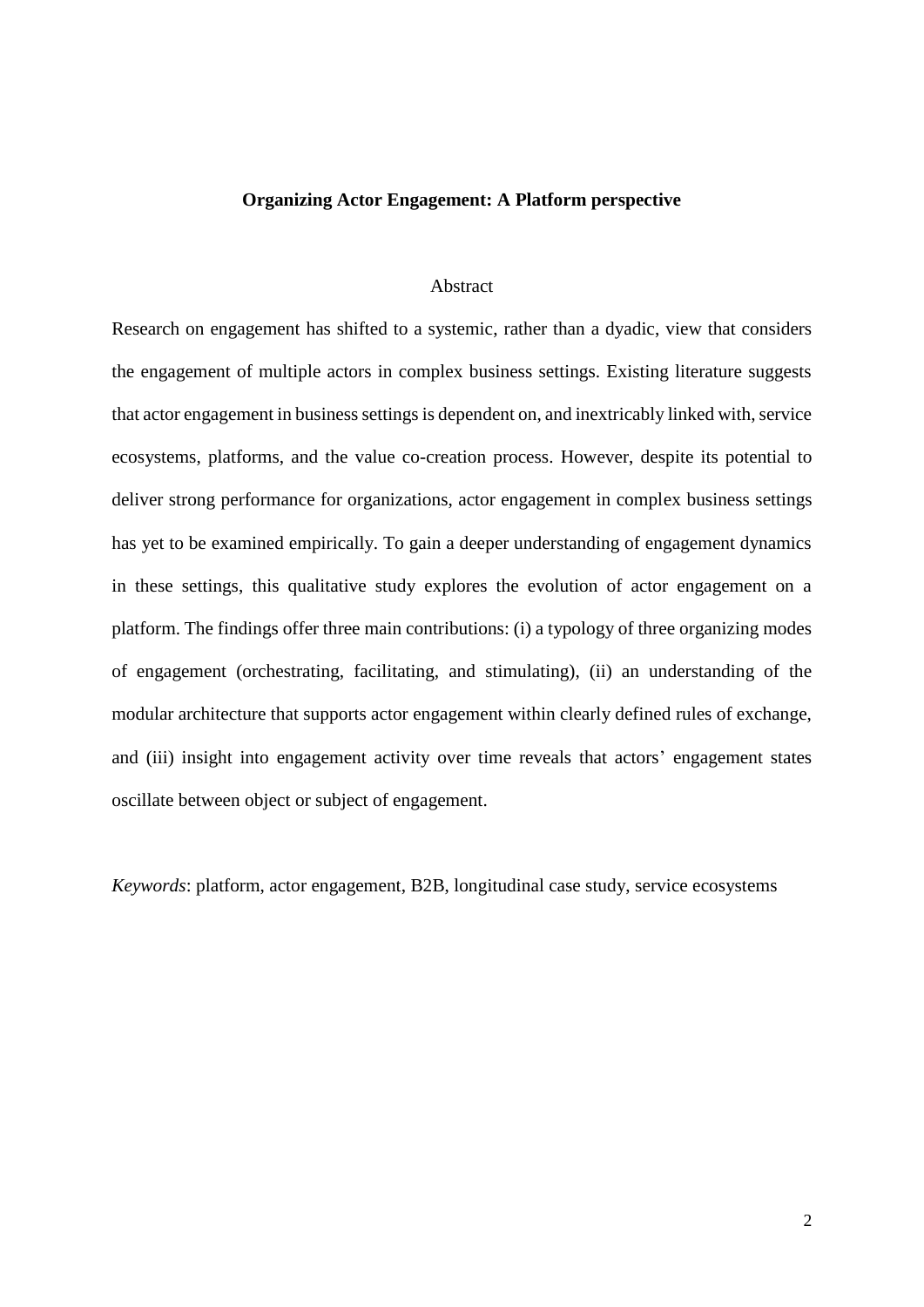#### **1. Introduction**

How different actors—that is, all stakeholders of a product, service, or innovation—are engaged with and contribute to value co-creation is an ever-expanding topic within business research (Brodie, Ilic, Juric, & Hollebeek, 2013; Storbacka, Brodie, Böhmann, Maglio, & Nenonen, 2016). However, with its roots in the explanation of value co-creation activities between the customer and the firm, early engagement research has focused almost exclusively on dyadic interactions between customers (subject) and firm (focal object) (e.g., Verhoef, Reinartz, & Krafft, 2010).

Recent engagement research offers a broader theoretical view based on "actor" engagement, defined as "both the disposition of actors to engage and the activity of engaging in an interactive process of resource integration within the institutional context provided by a service ecosystem" (Storbacka et al., 2016, p. 3009). The focus here shifts to exploring the roles of a variety of actors, such as customers, employees, or investors (Vargo & Lusch, 2011) and these actors' engagement within dynamic, interdependent settings (service ecosystems) (Alexander, Jaakkola & Hollebeek, 2018).

The service ecosystem perspective associated with actor engagement also reveals a step change from our understanding of what constitutes the object of engagement. The systemic nature of engagement reveals that engagement objects can also include other customers or consumers (Hollebeek, Srivastava, & Chen, 2019), employees (Kumar & Pansari, 2016), community assets (Jaakkola & Alexander, 2014), or a brand community (Dessart, Veloutsou, & Morgan-Thomas, 2015). From these studies, two observations can be made: firstly, the object of engagement encompasses multiple actors beyond firms alone; secondly, engagement contexts may include multiple objects—for example, research on brand communities suggests that both the brand and community would be engagement objects.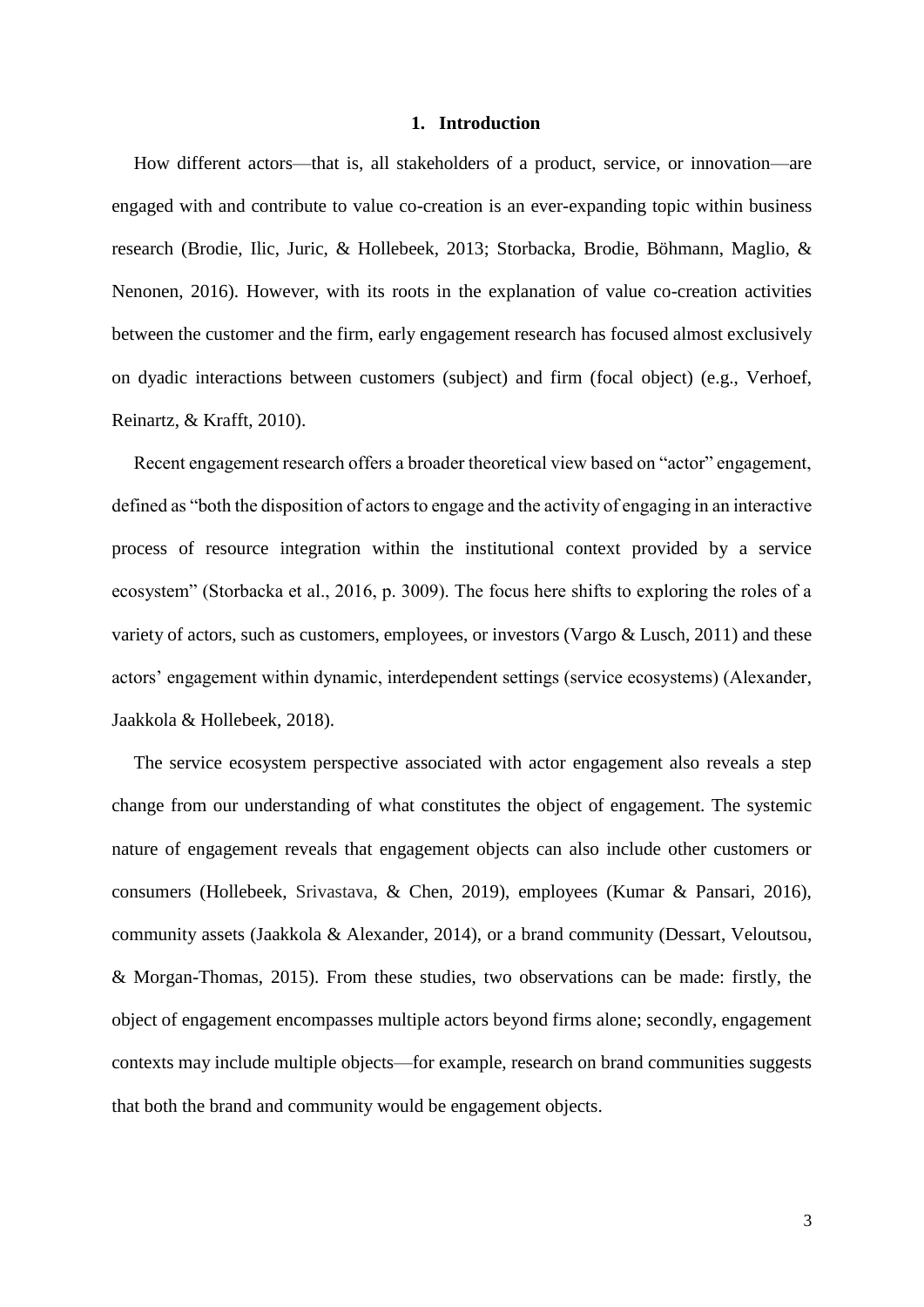Existing research suggests a stronger effect of engagement on firm performance in the business-to-business (B2B) sector compared to business-to-consumer (B2C) sectors (Kumar & Pansari, 2016). Organizing for engagement in B2B contexts must, therefore, account for both complex interpersonal relationships between individual actors representing different businesses, as well as constraints in the form of interdependences and competition between the businesses each actor represents within a specific setting (e.g., Kumar & Pansari, 2016). Initial evidence of how to organize engagement in such complex business settings points to the importance of *sustained purposeful engagement* as the overarching mechanism connecting organizational capabilities and resources in value co-creation processes (Marcos-Cuevas, Nätti, Palo, & Baumann, 2016).

However, the way engaged activities develop, as well as how to organize actor engagement behaviors in complex business settings, as in B2B contexts, is not fully understood (Jonas, Boha, Sörhammar, & Moeslein, 2018). Engagement behavior—for example, brand advocacy, co-creating new solutions, or helping other customers with product usage—does not occur naturally but requires a structured frame, usually a platform, which sets the parameters within which activities can occur (Breidbach, Brodie, & Hollebeek, 2014). Thus, the criticality of pursuing a more nuanced analysis of how platforms enable actor engagement, most specifically in B2B contexts where inter-organizational relationships and resource deployment is more complex (Marcos-Cuevas et al., 2016).

In this paper, we therefore aim to gain a deeper understanding of actor engagement dynamics in complex business settings by exploring how engagement on platforms can be organized to enable value co-creation in service ecosystems. We draw on a longitudinal case study based on a well-established platform, a living lab (InnoLab) where actor engagement is observable through innovations and prototype testing by different firms in three-month cycles.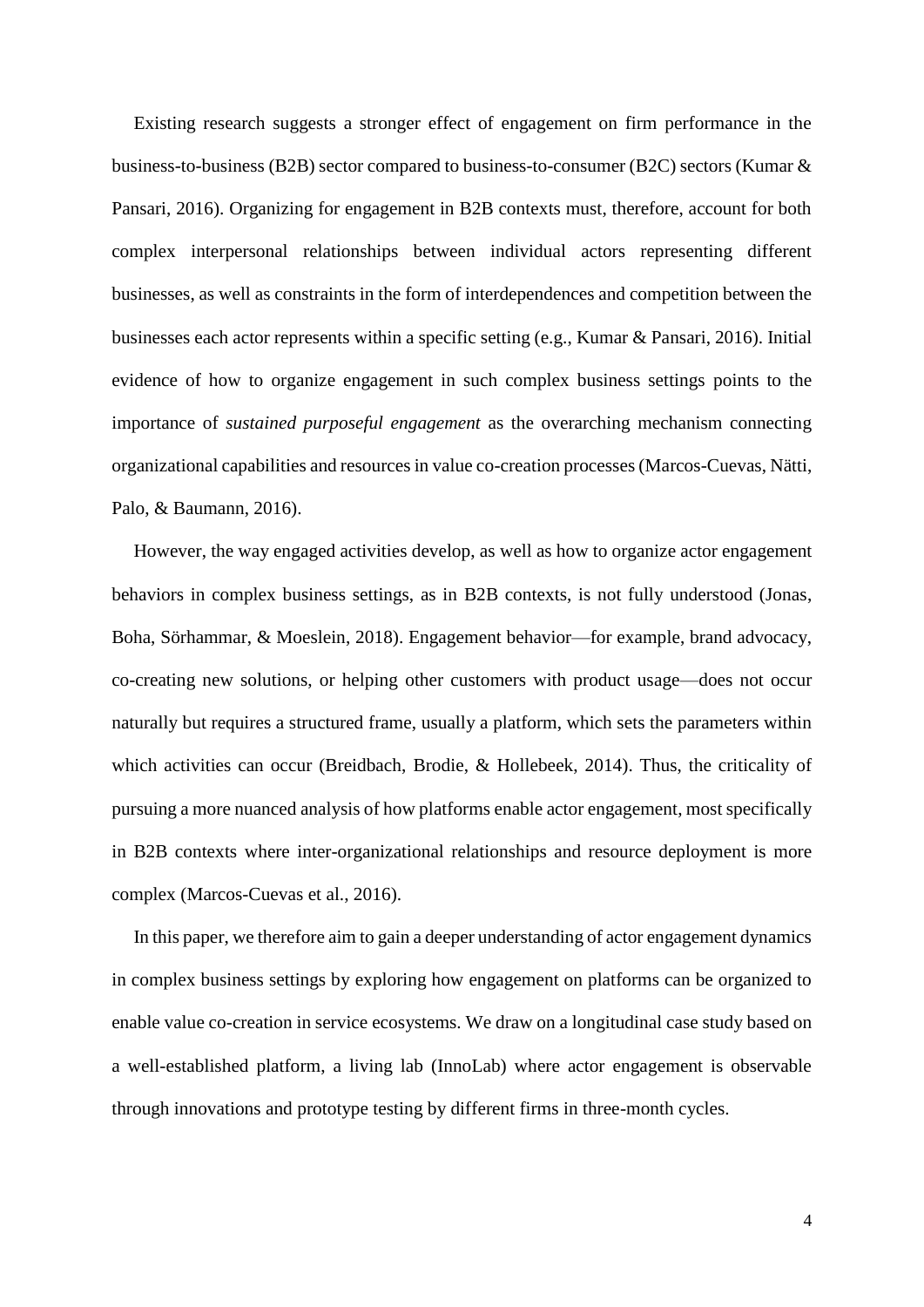Our empirically based findings offer three main contributions. Firstly, we identify a typology of actor engagement organizing modes: orchestrating (engagement organized by platform actors), facilitating (engagement enabled by the intermediary role of the platform) and stimulating (engagement enabled by platform mediators). Secondly, we reveal that sustaining engagement in a complex business setting requires a platform with the combination of flexibility, in the form of a modular architecture, and stability, in the form of appropriate defined and accepted rules of exchange. Thirdly, our longitudinal data show the evolution of actor engagement over time as each actor, including the organizing actor, oscillate their engagement state between being the subject and object of engagement. This oscillation appears to be necessary to ensure both platform flexibility and ability to adapt to changes in the service ecosystem over time.

The following section discusses actor engagement in service ecosystems and introduces the intermediary role of platforms. We go on to introduce the research context and methodology. Our findings are presented thematically, exploring in detail the three derived themes or organizing modes that emerge from the data. We then focus on empirical insight regarding platform structure and evolution of engagement. Finally, based on our analysis, we discuss the contributions of our research centering on the three organizing modes identified, the structuring of engagement in complex settings and the evolution of engagement on the platform.

#### **2. Theoretical Conceptualization**

#### 2.1 Evolution of Engagement Research: From Customer to Actor

In the last decade, there has been an increased interest in the engagement concept, coalescing around terms such as customer engagement (Brodie et al., 2013), consumer engagement (Hollebeek et al., 2019), actor engagement (Storbacka et al., 2016), and brand engagement (Hollebeek, 2011). These complementary and overlapping concepts focus on the interconnected nature of markets and consumers (Aarikka-Stenroos & Jaakkola, 2012), and,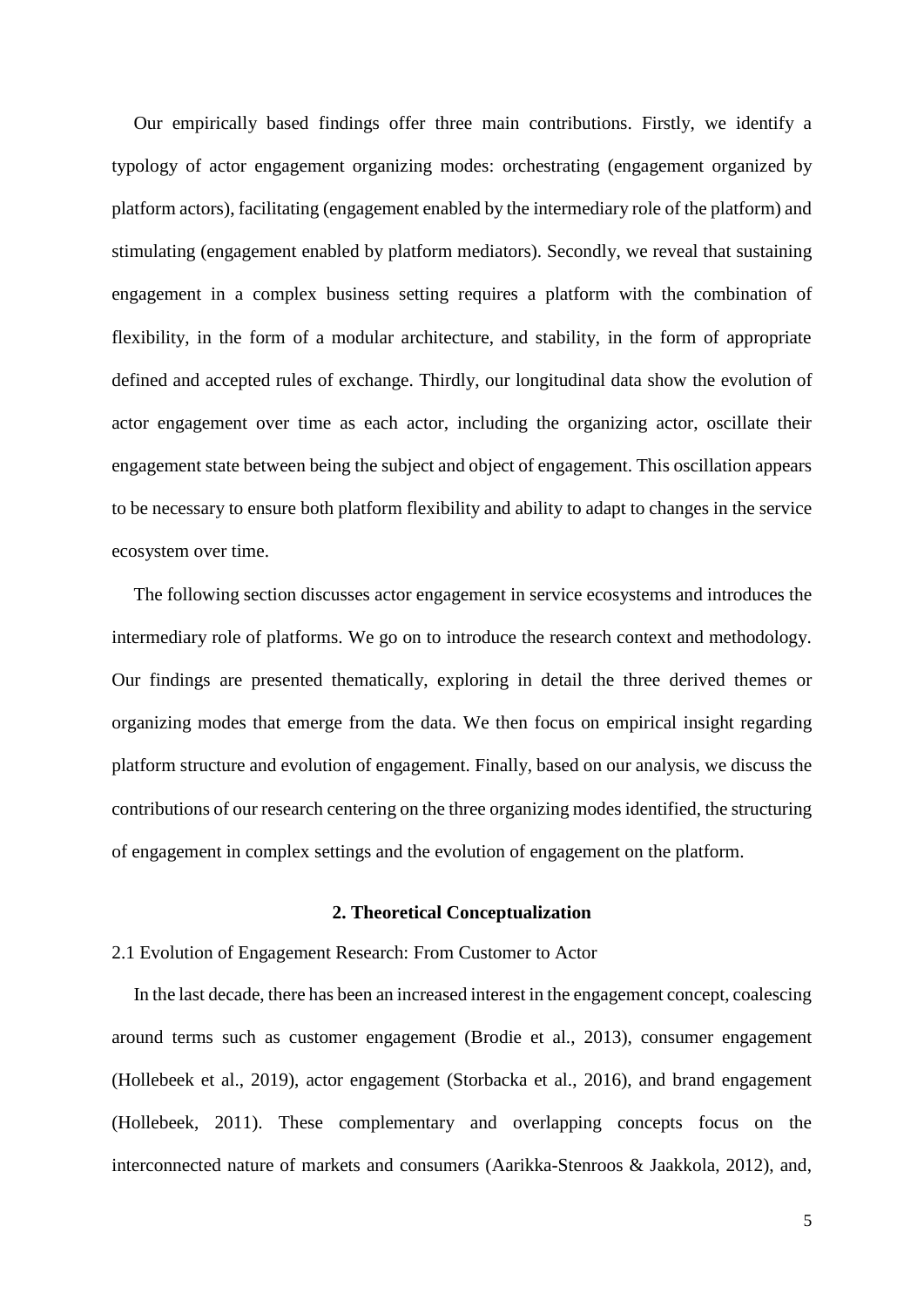especially, the acknowledgment of enhanced customer roles (Carù & Cova, 2015). This has created a blurring of boundaries between the once well-understood and well-defined notions of the firm and the customer (Vargo & Lusch, 2011). Engagement also explicates the complex blurring of the roles that these actors adopt in the open innovation, customization, and innovation ecosystem literature (Alexander et al., 2018).

Early research on engagement identified specific behavioral manifestations among engaged customers. In these "customer engagement behaviors" (Jaakkola & Alexander, 2014), activities of customers extend beyond transactions, with the resulting impacts affecting both the focal firm and wider service ecosystem. With their behavioral efforts, customers' actions can augment the offering of a firm through involvement in co-developing activities (Marcos-Cuevas et al., 2016). Alternatively, customers may direct their engagement behaviors toward influencing other actors' attitudes or even mobilizing them to take direct action in relation to a firm (Jaakkola & Alexander, 2014). These behaviors can be defined as "voluntary resource contributions," extending beyond transactions or financial patronage (Harmeling, Moffett, Arnold, & Carlson, 2017).

Engagement is underpinned by its interactive and voluntary nature and conceptualized as a broader and more complex concept than traditional exchange transactions (Brodie, Hollebeek, Jurić, & Ilić, 2011). Thus, research sees engaged behaviors as going beyond the traditional roles of buyer and user to encompass a wider range of interactions and interventions (Jaakkola & Alexander, 2014). An engaged state is seen as precipitating a range of outcomes (both transactional and non-transactional—for an overview see Brodie et al., 2011) for many actors, including firms, customers, and consumers (Kumar & Pansari, 2016). In this context, engagement can be described as "volitional resource investments" (Hollebeek et al., 2019), linking in turn to individual and co-creational benefits for various actors.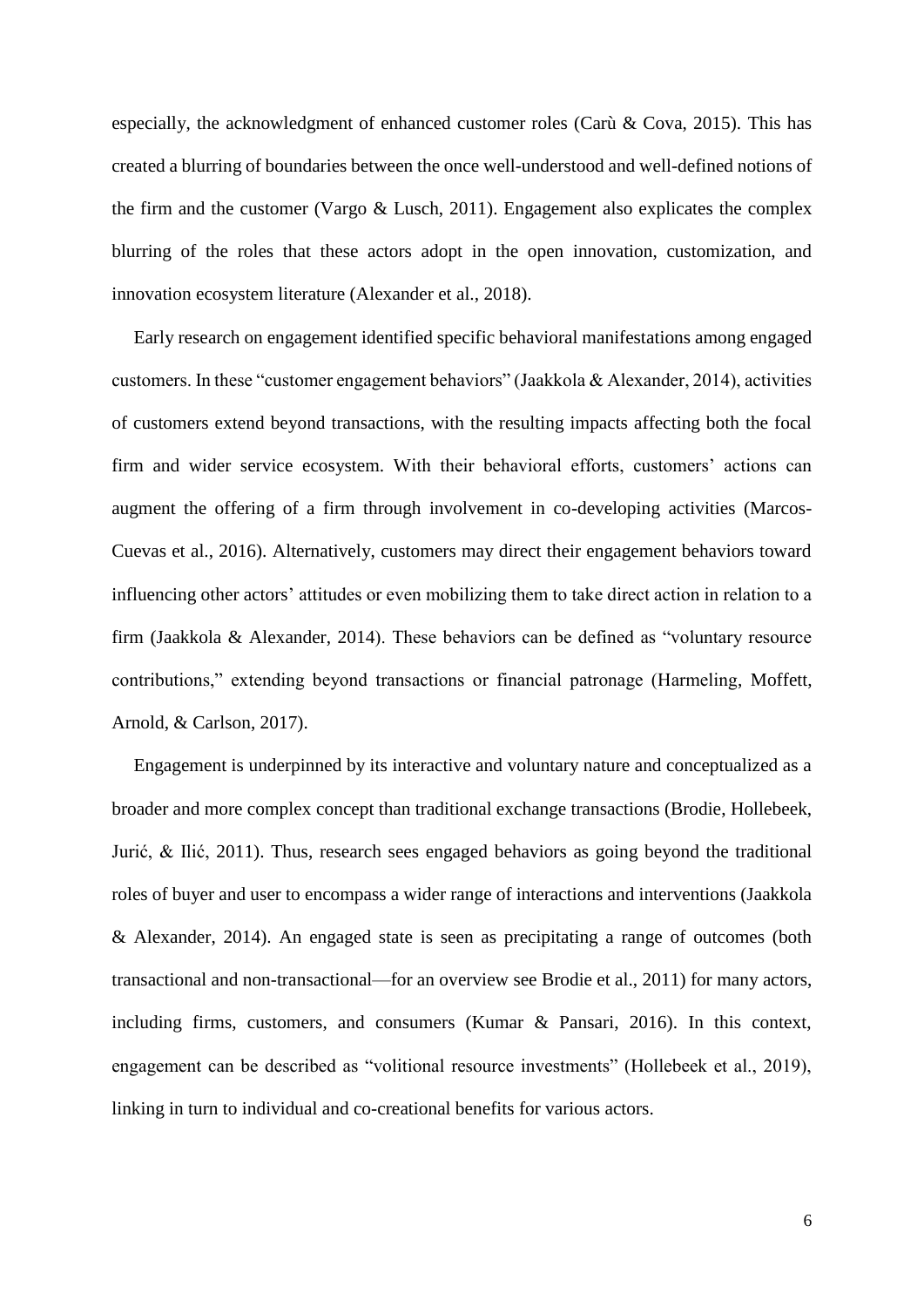Actor engagement is closely associated with resource integration and resource investments of actors and is, therefore, aligned with the service ecosystem perspective where the actor designation invites the exploration of resource investments by both customers and noncustomers (Vargo & Lusch, 2016). For example, a non-customer—one working in an advisory or consultative capacity—or a social media influencer, could act as agent (Brodie, Fehrer, Jaakkola, & Conduit, 2019). Increasingly, firms seek resource investments from these agents in order to increase their knowledge capacity.

#### 2.2 A Service Ecosystem Perspective on Engagement

From a service ecosystem perspective, actors are resource integrators with potential to contribute to their own value co-creation processes as well as to those of other actors within a larger system (Alexander et al., 2018). Engagement in these complex business settings, such as a B2B context, is seen as dependent on constraints (Grönroos & Helle, 2012) and formal structures (Kumar & Pansari, 2016). In fact, it has been suggested that actor engagement in a B2B context should be more purposeful and outcome-focused than organically emerging through informal interactions, as found in B2C or C2C settings (Marcos-Cuevas et al., 2016).

Research highlights the importance of facilitating actor engagement within dynamic, interdependent settings, such as service ecosystems (Storbacka et al., 2016). For many organizations, facilitating engagement is a way to build "deeper level[s] of attachment with their customers" (Venkatesan, 2017, p.289) with clear positive implications for actors' within the service ecosystem in terms of co-creating value (Jaakkola & Alexander, 2014). These organizations increasingly view engagement as a mechanism for creating both tangible, traditional outcomes (e.g., loyalty) and intangible outcomes (e.g., shared marketing activities) (Pansari & Kumar, 2017).

Given the importance of engagement for B2B organizations, enabling and supporting engagement is critical (Pansari & Kumar, 2017). Therefore, meta-organizations— "networks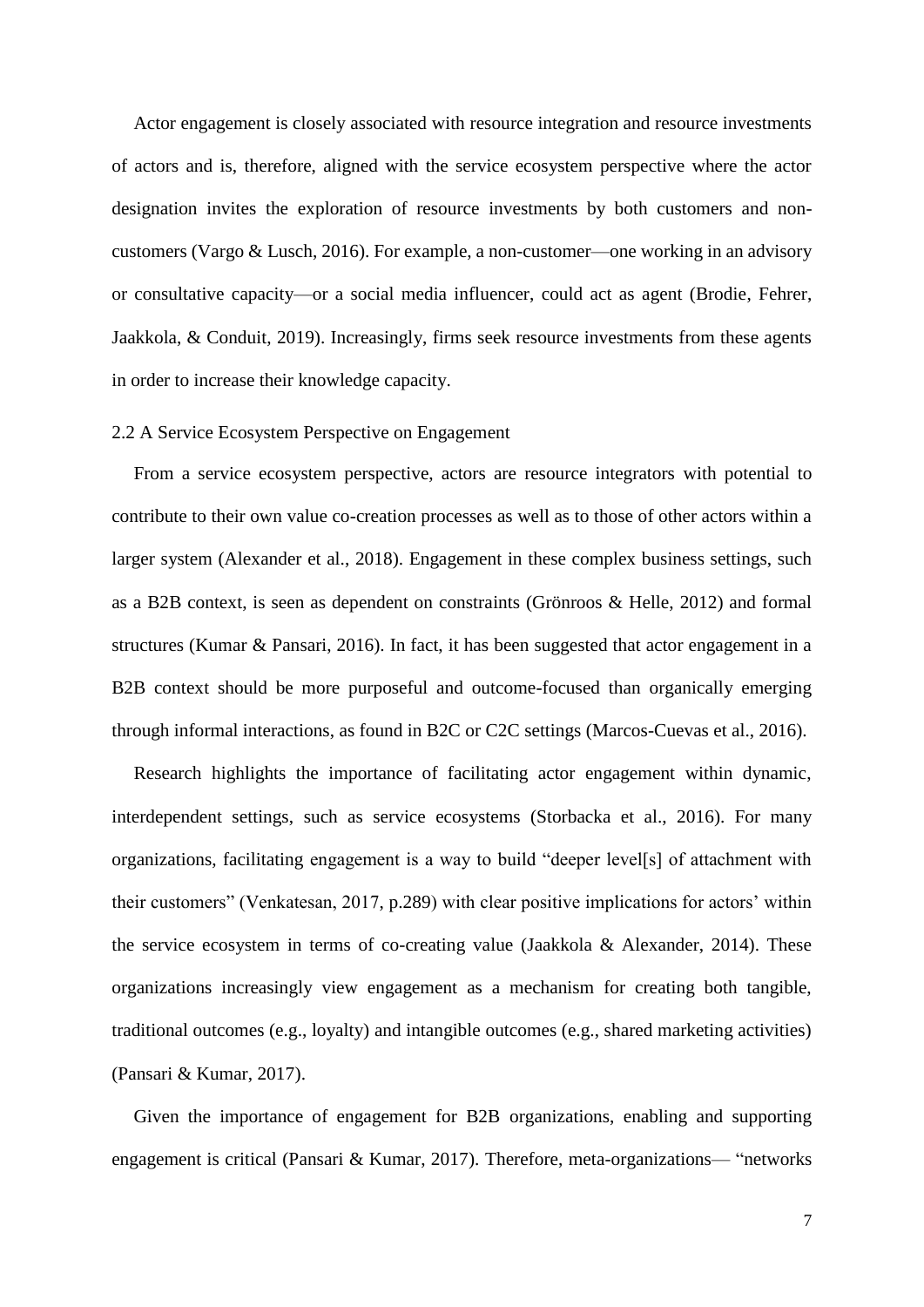of firms or individuals not bound by authority based on employment relationships, but characterized by a system-level goal" (Gulati, Puranam, & Tushman, 2012, p. 573)—and interorganizational collaboration are on the rise (Wiersema, 2013). Platforms are argued to be an effective way to enable actor engagement and inter-organizational collaboration in B2B contexts because such platforms offer opportunities and a location (online or offline) for organizing actor engagement within service ecosystems (e.g., Breidbach et al., 2014).

#### 2.3 The Role of Platforms for Organizing Actor Engagement

Platforms have become a crucial management concept for exploring and understanding business ecosystems. The role of platforms has been studied in areas such as industrial economics (Rochet & Tirole, 2006), new technologies and information systems (Constantinides et al., 2018) and new product development and management (Gawer & Cusumano, 2014). Despite broad use of the concept, there is no overall consensus on the use and understanding of the term *platform*, and even less regarding the impact of platform structures on actor engagement. Gawer and Cusumano (2014) identify two main types of platforms: (1) internal (product or company) platforms refer to assets that have a common structure and allow the company to efficiently develop derivative products, and (2) external (industry) platforms refer to products, services, or technologies that provide a structure upon which other firms can develop their own complementary offerings and thus originate a networked business ecosystem. Thomas, Autio, and Gann (2014) underline an evolution from predominantly internal platforms (organizational and product family) to increasingly complex platforms, firm external or industry platforms (market intermediary platforms and platform ecosystems), and introduce additional categorization of platforms: organizational, product family, market intermediary, and platform ecosystems.

Platforms are also evident in the service literature where they were linked to virtual touchpoints (Blasco-Arcas, Hernandez-Ortega, & Jimenez-Martinez, 2016) or a combination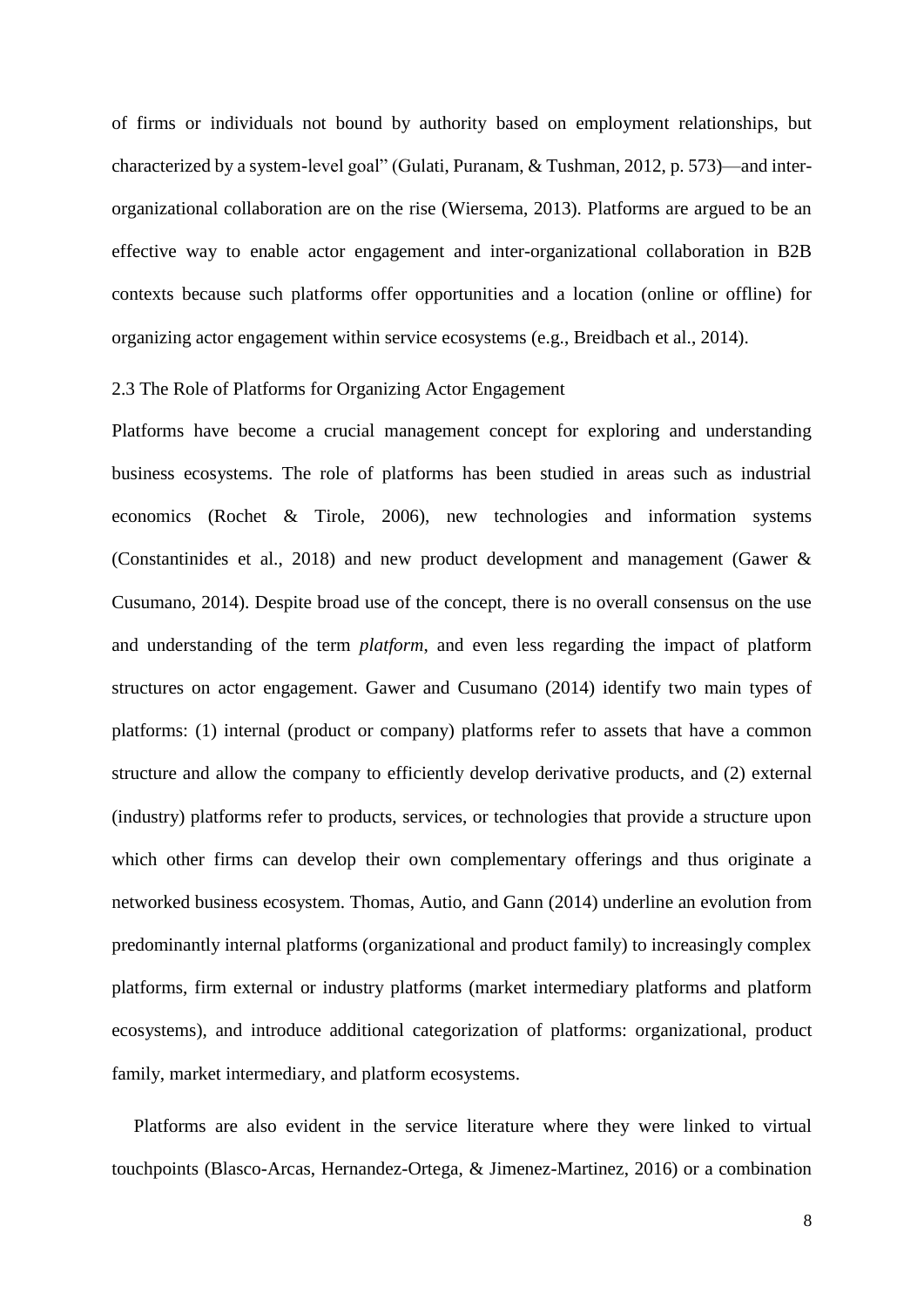of physical and virtual touch points, employed for consumer interaction with a firm (Breidbach et al., 2014). Recent research focuses on a systemic approach, emphasizing the role of platforms as "multi-sided intermediaries that actors leverage to engage with other actors to integrate resources" (Storbacka et al., 2016, p. 3011). Platforms in service research are therefore closely intertwined with the growing impact of multi-sided platform business models and multistage marketing with a wide range of diverse actors (Geiger, Dost, Schönhoff, & Kleinaltenkamp, 2015). However, effective organization of engagement through platforms is not well understood (Jonas et al., 2018).

Lusch and Nambisan (2015) define a platform as a "modular structure that comprises tangible and intangible components (resources) and facilitates the interaction of actors and resources (or resource bundles)" (p. 166). Interaction and integration of activities on the platform fosters value co-creation within the service ecosystem. Consequently, the key functions of a platform are to connect actors within a service ecosystem (e.g., suppliers, partners, and customers), foster joint actions, engagement, value co-creation, (Brodie et al., 2019) and innovation (Gawer & Cusumano, 2014). This positions platforms at the center of service ecosystems, a key intermediary to organize value co-creation activities (Eloranta & Turunen, 2016).

We propose that organizing for actor engagement in service ecosystems will require consideration of platform architecture, which consists of two aspects: firstly, the design and features of the platform itself, encompassing tangible resources (architectural leverage); and, secondly, participation that reflects the norms, rules, and activities that platform members use to coordinate value co-creating activities (architectural openness) (Lusch & Nambisan, 2015). Herein we argue that platform architecture plays a key role in engagement by shaping the development of both the platform and engagement over time and also by influencing how participating actors can transform and adapt resources (Kowalkowski, Persson Ridell, Röndell,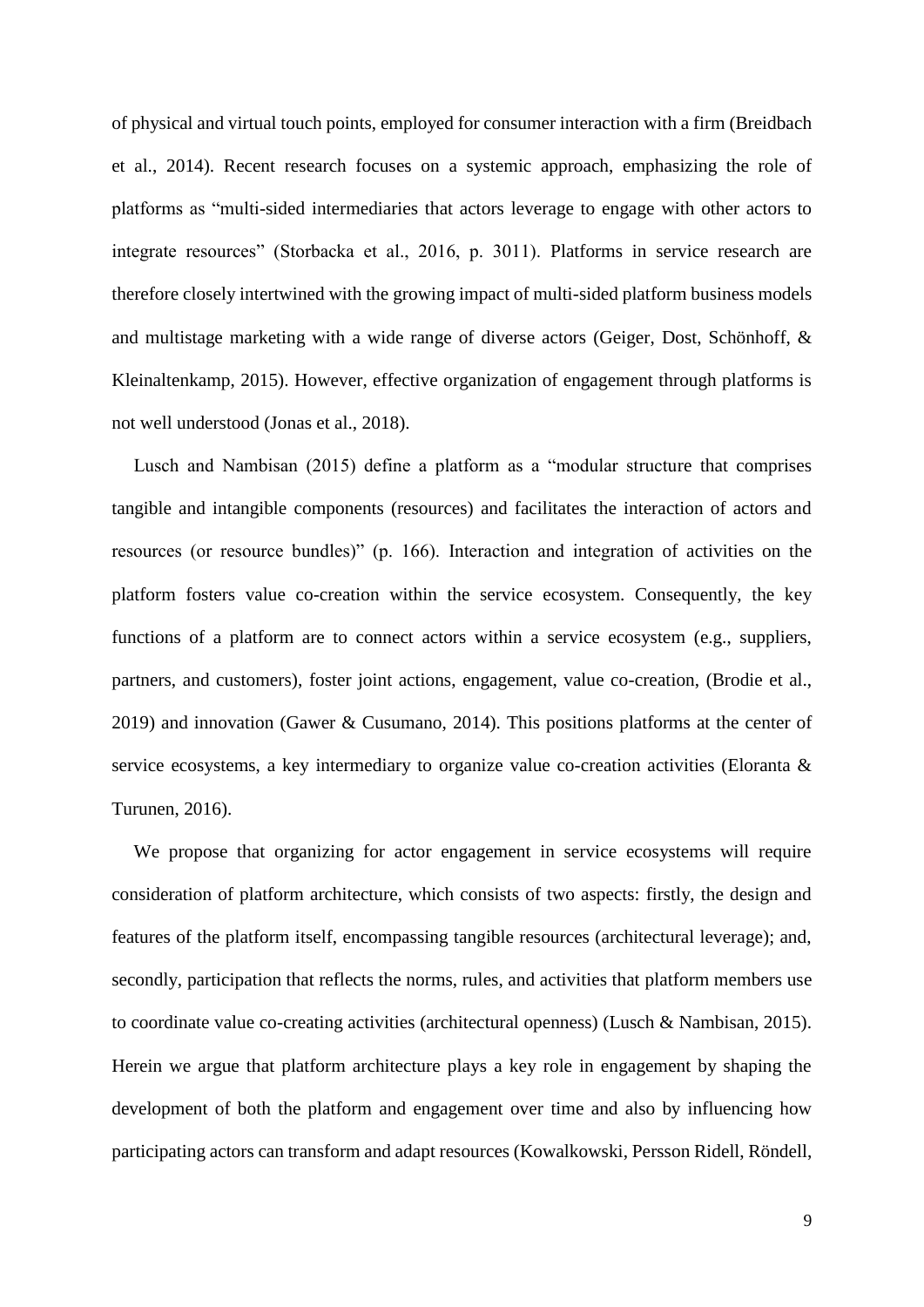& Sörhammar, 2012). However, it is the technical mechanisms within the platform that stimulate patterns of volitional resource investment and integration, underpinning and enabling value co-creation and the development of engagement in the service ecosystem (Brodie et al., 2019). Through interactions and linking activities on the platform, engagement confers meaning and propose value of resources for actors in the service ecosystem, facilitated by intentional co-governance by the organizing actor (Fehrer, Brodie, Kaartemo & Reiter, 2020; Röndell, Sörhammar & Gidhagen, 2016).

Organizing engagement requires a structured process of assembling, managing and enabling actor engagement on a platform through resource integration and co-creation between actors (Breidbach, Antons, & Salge, 2016). Herein organizing is understood as the *intentional organizing activities* of an actor (usually the owner of the platform) in the service ecosystem for access, participation, mobilization, and disposition of resources through a platform's architecture in a particular direction. Organizing for engagement thereby affects the ability to "apply, assess, adapt and adopt" situated knowledge and competencies (Kowalkowski et al., 2012, p. 1554) in co-creating value for all engaged actors. To further explore how a focal actor can organize actor engagement, we present a longitudinal case study set in a complex business environment, which is outlined in the next section.

#### **3. Method**

#### 3.1 Research Approach and Process

We use a longitudinal single case study to facilitate the understanding of a complex social phenomenon (Eisenhardt & Graebner, 2007), herein actor engagement in a B2B setting, as well as the observation of changes and influences of human actions, in context, over time (Pettigrew, 1990). The single case study research design supports the intensive study, using multiple sources of evidence, of multiple actors conducting business holistically (Halinen & Törnroos, 2005). A longitudinal approach is appropriate for the goal of understanding actor engagement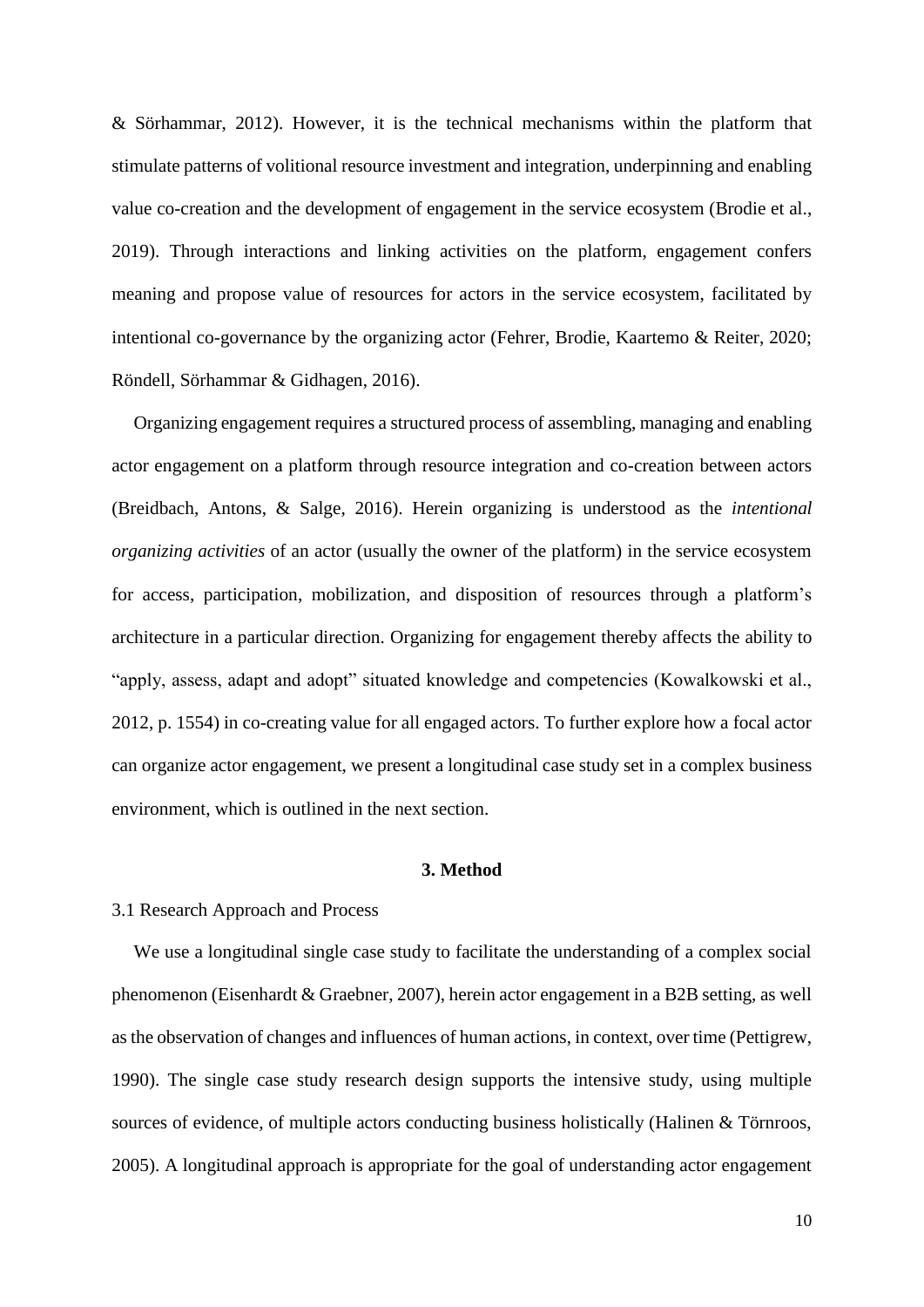activities and their influence on platform flexibility and stability over time (e.g., Halinen & Törnroos, 2005).

To explore how a firm can organize actor engagement in a complex business setting, such as a B2B context, we selected a well-established service platform, a living lab, herein named InnoLab. Living labs are defined as "user-centered, open innovation ecosystems based on [a] systematic user co-creation approach, integrating research and innovation processes in real life communities and settings" (EnoLL, 2018). A living lab is suitable for exploring actor engagement in a business setting, as it integrates diverse actors via physical or virtual interaction spaces, i.e., platforms for engagement (Nyström, Leminen, Westerlund, & Kortelainen, 2014; Greve et al., 2020). InnoLab was chosen based on the following factors: a) it is a platform in a complex business setting, b) the accessibility of the platform, and, related, c) the possibility of gaining access to multiple actors engaging on the platform to achieve a holistic view (cf. Siggelkow, 2007).

The case study represents engaged scholarship via "basic science with stakeholder advice" (Van de Ven, 2007, p. 27). This implies mutual exchange between the researcher and the engaged actors while also acknowledging some bidirectional influence between the researcher and the researched phenomenon; this approach enables the study of phenomena within their context, taking account of the various perspectives of system participants (Swanborn, 2010).

#### 3.2 Introducing the Case

InnoLab offers a physical space where up to five firms (InnoLab clients) can test, evaluate, and develop their prototypes and novel service concepts under the umbrella of changing "theme-worlds"; a three-month iteration focusing on a specific topic (e.g., smart technology or creative industries). It is located in the center of a medium-sized city in Germany, is open to the public, and is free of charge. The business model is a platform that enables open innovation between the five firms and with previous clients, other types of businesses or governmental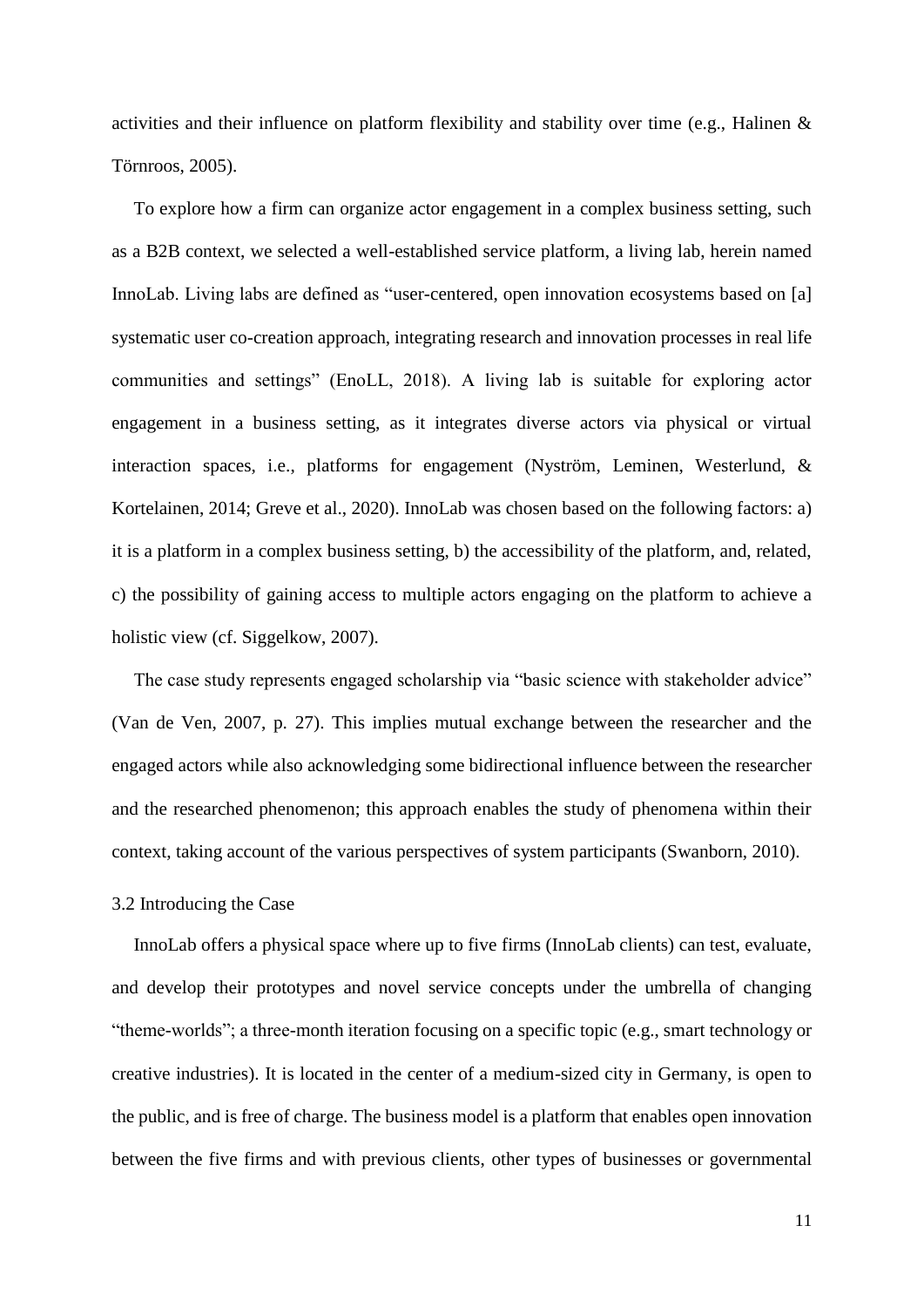organizations, and members of the public. InnoLab is responsible for creating the themeworlds, alongside event management, and marketing. Importantly, InnoLab organizes the engagement of a range of actors on the platform through networking opportunities, such as workshops, open talks, and live events that attract an array of business actors.

#### 3.3 Data Collection and Analysis

InnoLab provided access to participating actors and contextual information over a period of three years. The longitudinal case study approach relies on a combination of data sources involving multiple perspectives as well as both retrospective and real-time data collection (Pettigrew, 1990). The "multiple types of data help reveal the focal phenomenon" (Gehman, Glaser, Eisenhardt, Gioia, Langley, & Corley, 2018, p. 288). The data was collected in three cycles by a team of researchers (one of the authors and three research associates) between June 2014 and September 2017 (see Table 1).

In total, 41 interviews were conducted with InnoLabs' clients (CEOs or project managers) (19), InnoLab employees (17), and business representatives who participated in activities at InnoLab but not on a contractual basis (7). All interviews were conducted in situ and each lasted approximately one hour. Interviewees were selected based on referral sampling, through recommendations by InnoLab employees. Each interview focused on the respondent's engagement activities and used the critical incident technique (Gremler, 2004) to access narratives and contextual examples based on a semi-structured interview guide with openended questions (see Appendix 1). InnoLab employees were selected to gain insight on their functions and roles within the platform as manifested through innovation projects and interaction with other InnoLab employees or business actors. Thus, these employees produced a holistic perspective on organizing engagement activities within the living lab. Other business representatives were interviewed about their participation within the platform, understanding was gained of their non-contractual engagement through interactions with InnoLab clients and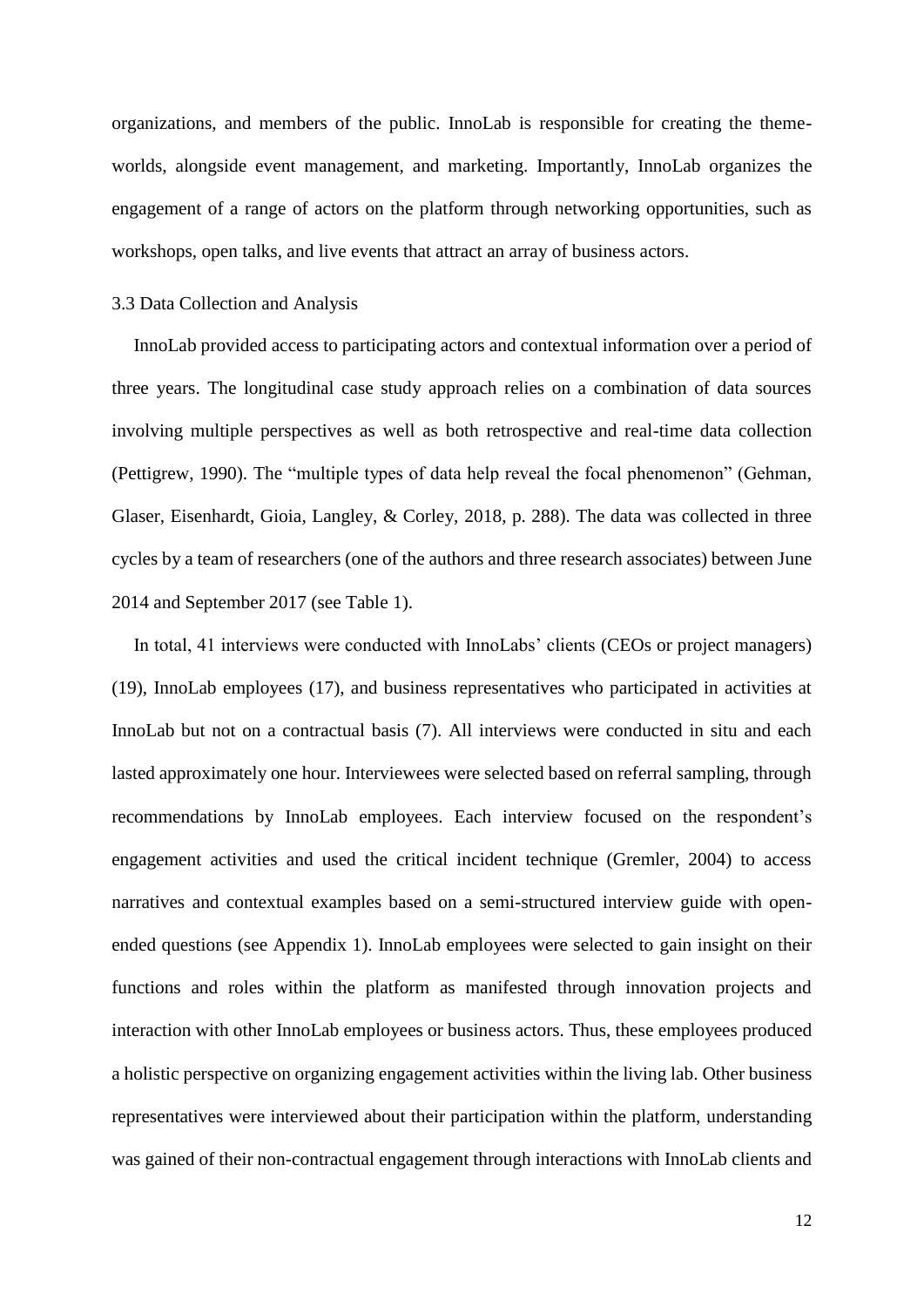employees. In addition, we also wanted to gain insights on the evolutionary aspects of the platform by revisiting InnoLab employees and clients, as suggested by Saldana (2003).

Primary data also include observations of two workshop discussions, each lasting approximately four hours. These were organized by InnoLab and involved current, former, and potential clients. The objective was to gain insight on interactions as a form of comparative reflection in relation to their interview answers. All primary data were audio recorded and transcribed verbatim.

Additional data included InnoLab employees' daily protocols and the documenting of operational activities. This helped to provide further insight on daily operations. Posts from the InnoLabs Facebook page and an online business networking group were also collected, as well as company documents, websites, and newspaper articles. The use of a range of sources and complementary viewpoints aids the validity of the data (Golden, 1992), as this network of information helps to bring meaning to the language (Creswell, 2012).

#### - Insert Table 1 about here -

The collection and analysis of the data were implemented in three stages over more than four years, as depicted in Figure 1. After data collection and analysis, several themes in the context of engagement were identified through open coding. These first insights were enriched by including additional interviews with InnoLab employees to capture potential changes over time and to capture the perspectives of new employees. Further, the interviews with InnoLab employees revealed the importance of business representatives' non-contractual relationship; another round of interviews was conducted to understand the experiences of, and motives for, engagement of these actors interacting on the platform.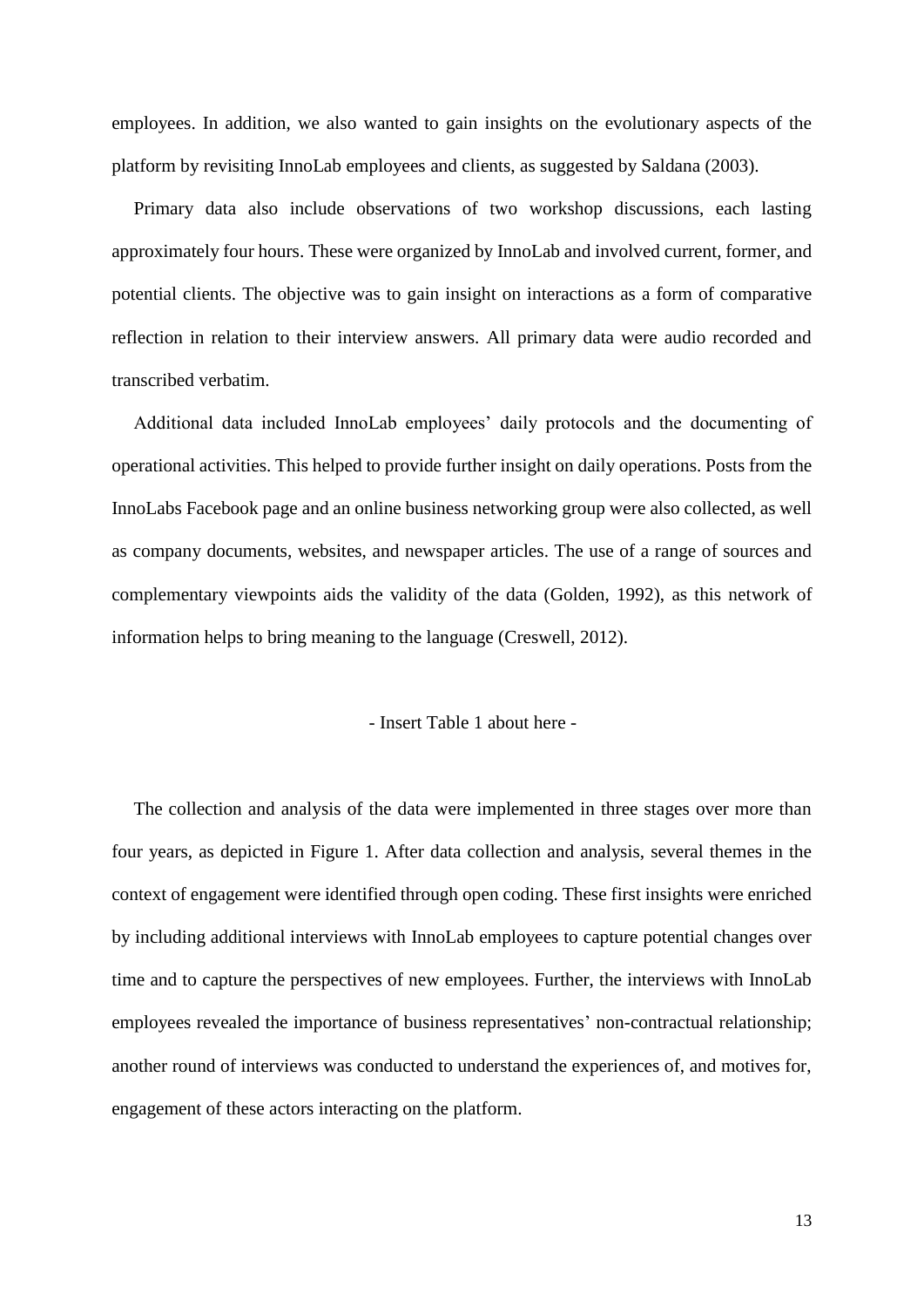- Insert Figure 1 about here –

Data were analyzed by two independent native speakers, using MaxQDA content analysis software, which gained 16 first order codes. Following the procedures proposed in Gehman et al. (2018), second order codes as well as final themes were derived in an iterative process. The themes were generated via an abductive process between our data and existing literature on engagement and platforms. The codes are illustrated in Figure 2. In reporting findings, key quotations have been translated from German to English and have been used to provide further transparency and depth (Patton, 2007).

- Insert Table 2 about here -

#### **4. Findings**

### 4.1 Organizing Modes of Engagement

Although prior research has identified and explored network orchestration mechanisms within platforms (e.g., Eloranta and Tuurunen, 2016; Perks, Kowalkowski, Witell, & Gustafsson, 2017), our findings suggest three organizational modes, namely, orchestrating, facilitating and stimulating (for coding, see Figure 2). The first mode, *orchestrating*, centers on bidirectional engagement activities performed by InnoLab employees and their clients. The second mode, *facilitating*, involves engagement activities that are achieved via more informal usage of the physical platform and that contribute to the exchange of experiences, skills, and innovation trends that spread in the wider service ecosystem. Based on our data, we also introduce a third mode, *stimulating*. Here, planned activities enhance and extend the service ecosystem through, in our case, events and workshops organized by InnoLab and, subsequently, engage with new actors regarding the offer of additional resources to the platform.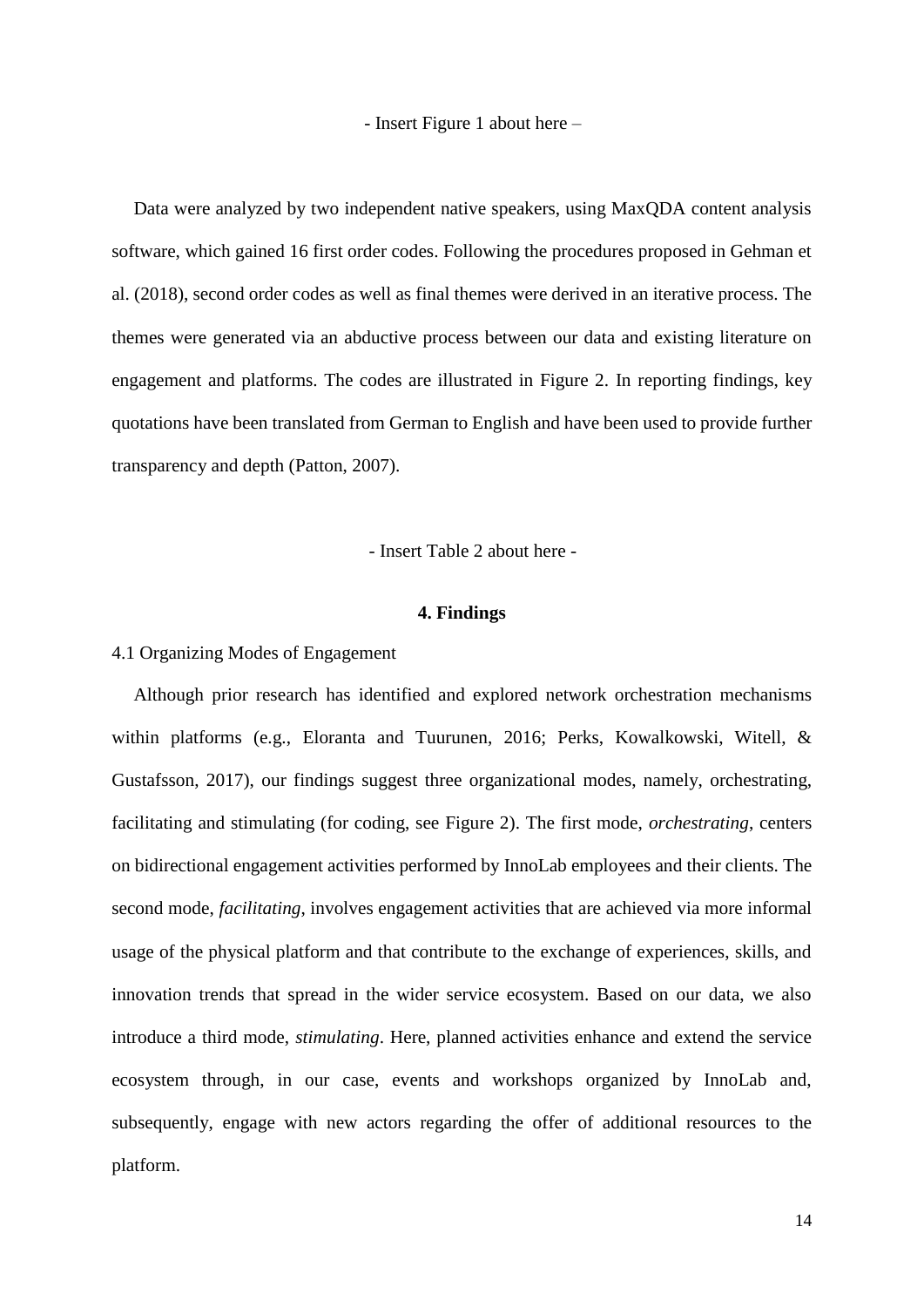In the following, we discuss each mode in detail. Based on our longitudinal case study, we also illustrate how the platform and the surrounding service ecosystem evolve episodically as more clients and their innovation projects participate.

#### 4.1.1 Orchestrating

Our first organizing mode, orchestrating, is manifested through bidirectional interactions on the platform between InnoLab clients and InnoLab employees during each theme-world. InnoLab employees and clients each indicated that their counterpart put in time, interest, and motivation beyond the required scope of their project. Hence, in two ways, the orchestrated engagement activities fostered improvements to bidirectional engagement activities over time. Firstly, during their three-month stay at the theme-world, clients reported that they learned from their interactions with InnoLab employees, especially regarding new methods and concepts. This is exemplified by prototype testing, service design, and the use of open innovation tools.

Overall, the project taught us to ask questions. InnoLab helped here; the feedback we received about [the] form, usability, and price [of our new offering] was evaluated. (Start-Up I)

It opened up a whole new world for me. Because of InnoLab, I learned about barcamps. I did not have a Facebook account before I presented my product here. Website development…There were so many things; I love the talks… they expand your horizon. (Start-Up L)

Secondly, InnoLab employees learned about clients' diverse needs, project goals, and communication issues with project implementations over time. This led to more targeted interventions and enhanced knowledge about how to brief clients, structure projects, set up theme-worlds, and foster client learning. Hence, as a result of interacting with clients at the platform, InnoLab employees learn to adapt the platform to suit specific clients' needs. InnoLab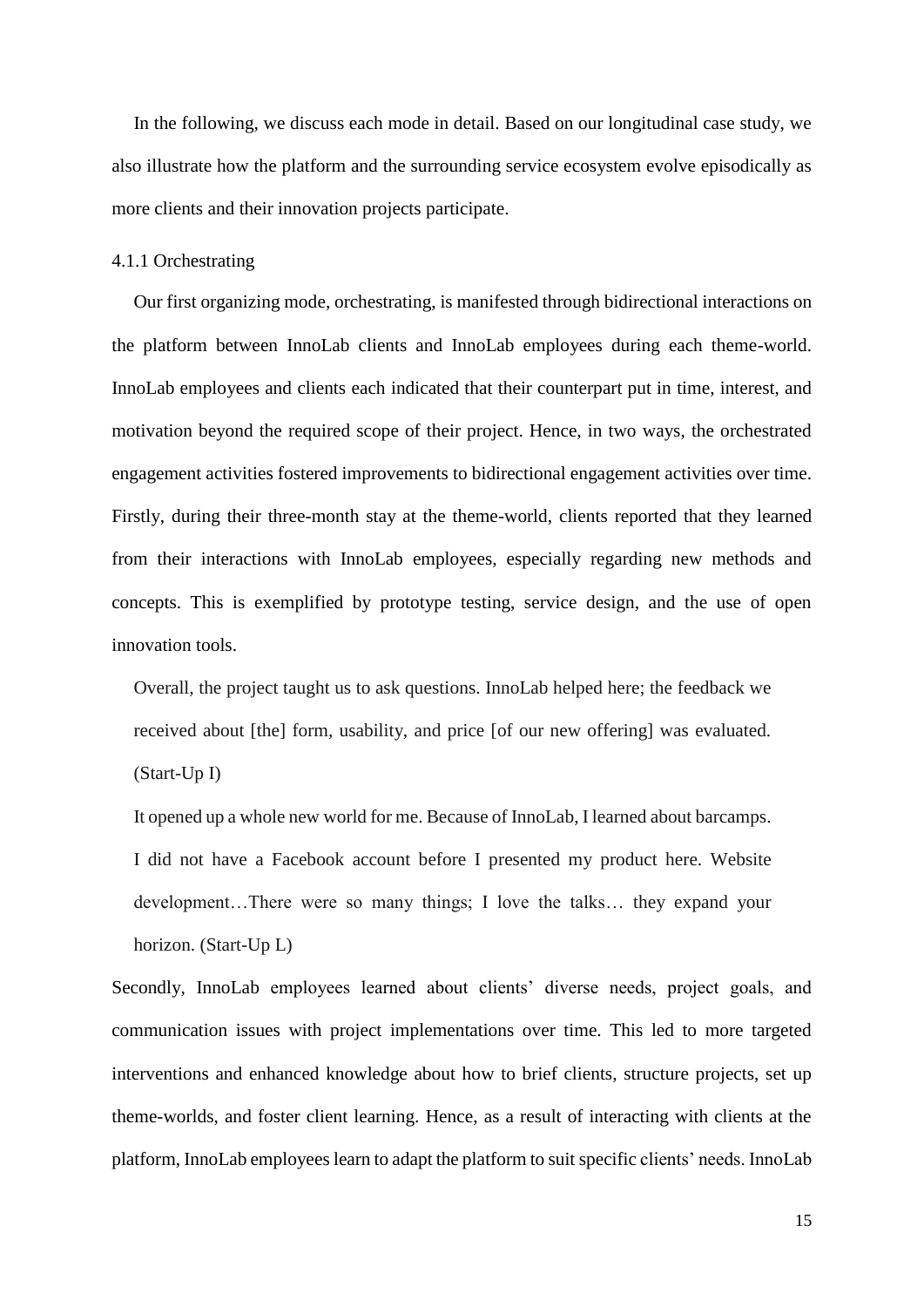employees learned and implemented these insights to enhance client engagement; this included, for example, descriptions of the project process in flyers, a guidebook, and an interim presentation of outcomes.

I have the feeling that companies are using the project time at InnoLab more intensively now than they did in the past. They ask for in-between feedback, so there will be a workshop with the team guides, where you would be asking, "Where is feedback missing? Where do we need to put more emphasis? Are there any other things we need to adapt during the testing phase?" Earlier, it was more like we gave some feedback, but the clients waited until the end of the project to see the results of the final presentation. Then, it was too late to ask much because the scheduled time at InnoLab was over. (Project Employee JIS)

Here we note that, in the orchestrating mode, clients and employees on the platform can be viewed as both subjects and objects of engagement, depending on the situation, especially as the actors learn to co-create value from their interactions more effectively and efficiently

#### 4.1.2 Facilitating

Our second organizing mode, facilitating, reveals that for engagement in a complex business setting to occur, platforms must also offer an environment that fosters interactions beyond orchestrated activities. Based on client feedback and own experiences, InnoLab employees complement the bidirectional interactions with additional activities where multiple clients could interact with each other. This included organizing meetings, open think tanks and workshops at the event space where clients meet and discuss projects. These engagement activities created connections within and across theme-worlds by facilitating engagement between current, former and potential clients of the platform. Here, the physical space of InnoLab operates in a way similar to online platforms by facilitating interactions between clients without the direct influence of InnoLab employees.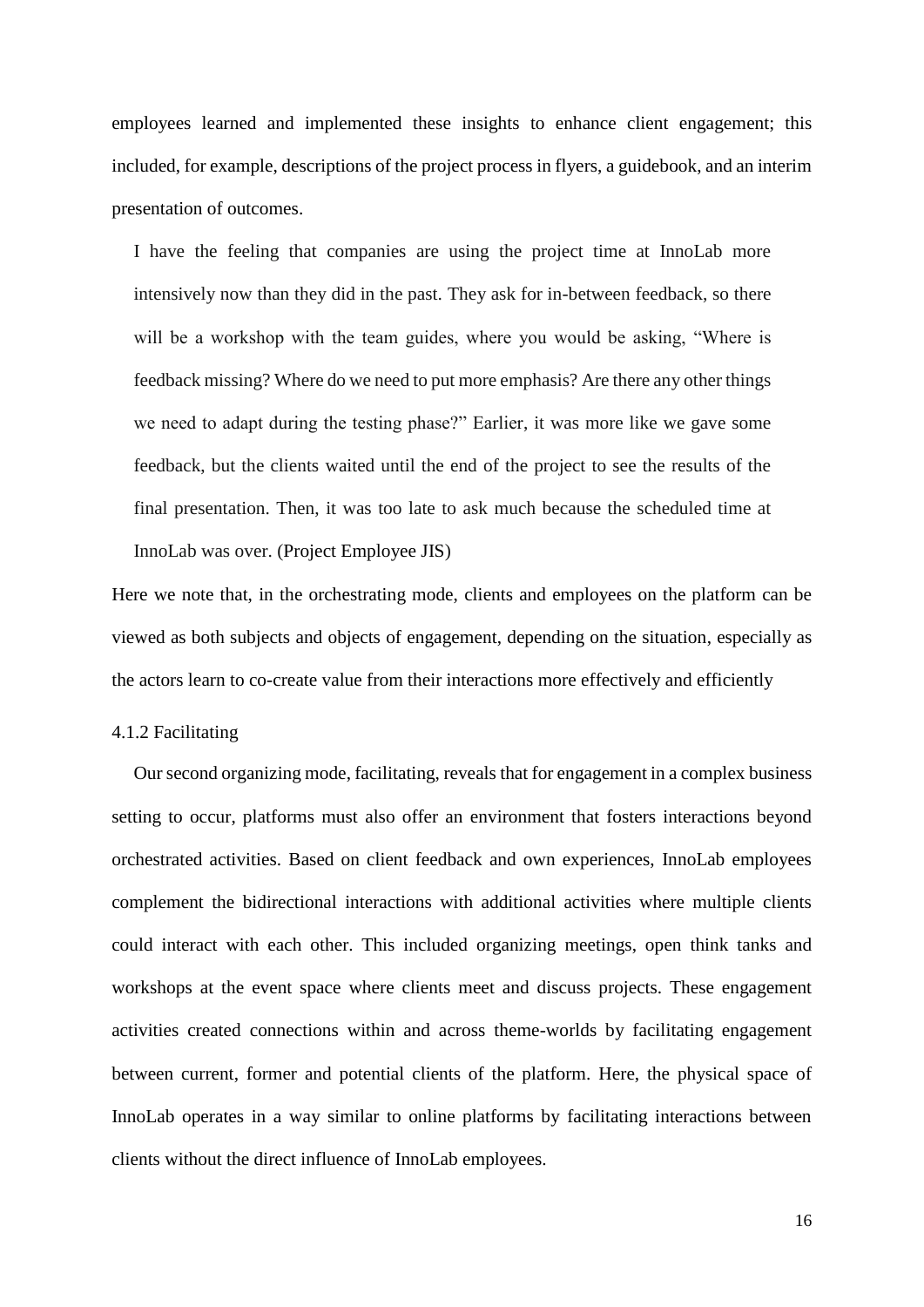When we have open events, we do not really know about the people talking to each other—whether they knew each other before or what companies they are from, or if they are from any company at all, you know? As we don't know all the people, that can be really hard to tell at the events. (Project Employee JI)

The owner of an online retail start-up, exemplifies how this facilitation of engagement is enacted on the platform. In this case it helped established valuable exchanges regarding experiences and advice to make use of different stationary retail settings with another client of the same theme-world at InnoLab.

They had a concept pretty similar to our setup. The interesting thing about Start-Up SBI was that they had small shops in a large warehouse in the UK, which works well. They had more experience. So, within InnoLab we had a touchpoint to start talking about stationary trade. (Start-Up A)

Current clients also make use of the open physical spaces of InnoLab to facilitate their own business growth through interactions between business representatives, other clients, former clients, or InnoLab employees. One such space is a coffee shop, which is used as an environment for spontaneous meetings to be held.

When an investor from Hamburg was visiting, or when we had a press meeting, it was nice to go to the InnoLab space. After interviews or meetings in the coffee shop, we were able to just go over to our island and say "Let's just go and test our product! And by the way, this is an InnoLab space…." That was great and left an impression. (CEO, Start-Up DF)

Our data also revealed that clients actively encourage new events and speakers. Former clients were found to voluntarily engage in the day-to-day activities of the InnoLab by suggesting new activities and informally marketing the platform and its events to the outside world. By sharing information about the platform and their own experiences within it, they invited other actors to

17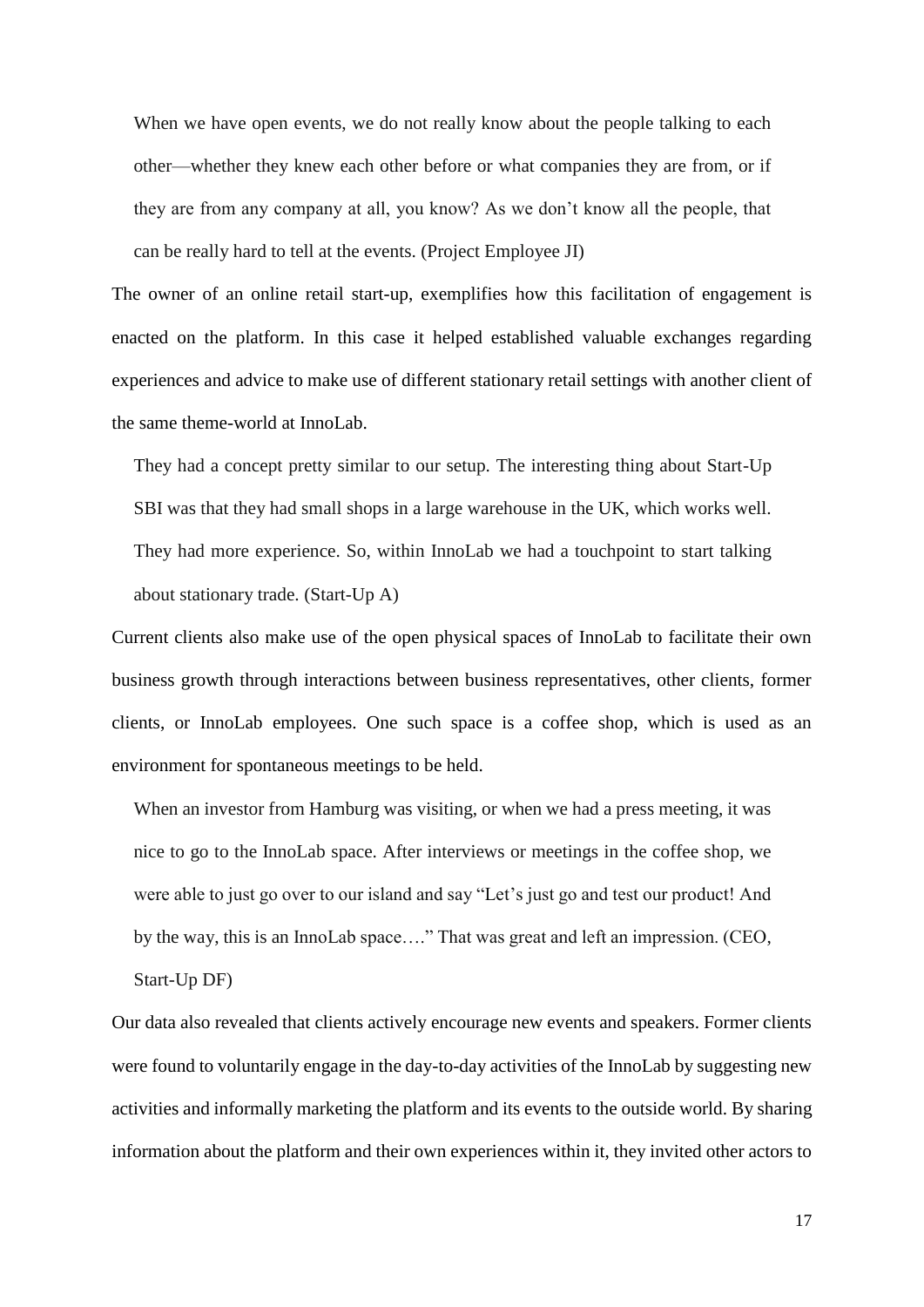participate, for example, former clients and potential new clients. Once again, we discover how complex settings shift our understanding of the object and subject of engagement; here, former clients (engagement objects) return to the platform to become subjects in subsequent platform episodes.

Person "C" is a small business owner who [utilized] a space [in the past] to present her business idea. Ever since that project, I meet her regularly at networking events, where she often promotes InnoLab. As I understand, she talks about InnoLab and goes out and shares her positive impression. […] Just last Wednesday, at the CC event, she said that the experience at InnoLab stimulated a lot of great ideas and how valuable this was to her. (Project Manager NR)

#### 4.1.3 Stimulating

Our third organizing mode of engagement, stimulating, is distinct from orchestrated and facilitated modes. Here, InnoLab employees deliberately stimulate engagement between external actors and clients on the platform in two distinct ways. First, InnoLab employees actively stimulate interactions on the platform between current, former, and potential clients due to their tacit knowledge. This can be planned or occur serendipitously.

I experience this a lot … and that is probably why I am pushing it … in instances when I am in a conversation with one company and I realize there is another firm around, and I understand "they may fit together somehow," then I will connect them. Just last week, there was a start-up here for a briefing. When another start-up, an acquaintance of mine, came in to pack their stuff after an event, I introduced them, because they are both into sustainability. It worked out immediately, as they saw potential to collaborate. (Project Manager NR)

I connect people, and then they are like, "Oh, this is so cool! I would not have got to know this person otherwise because in our normal work life, we do not talk to these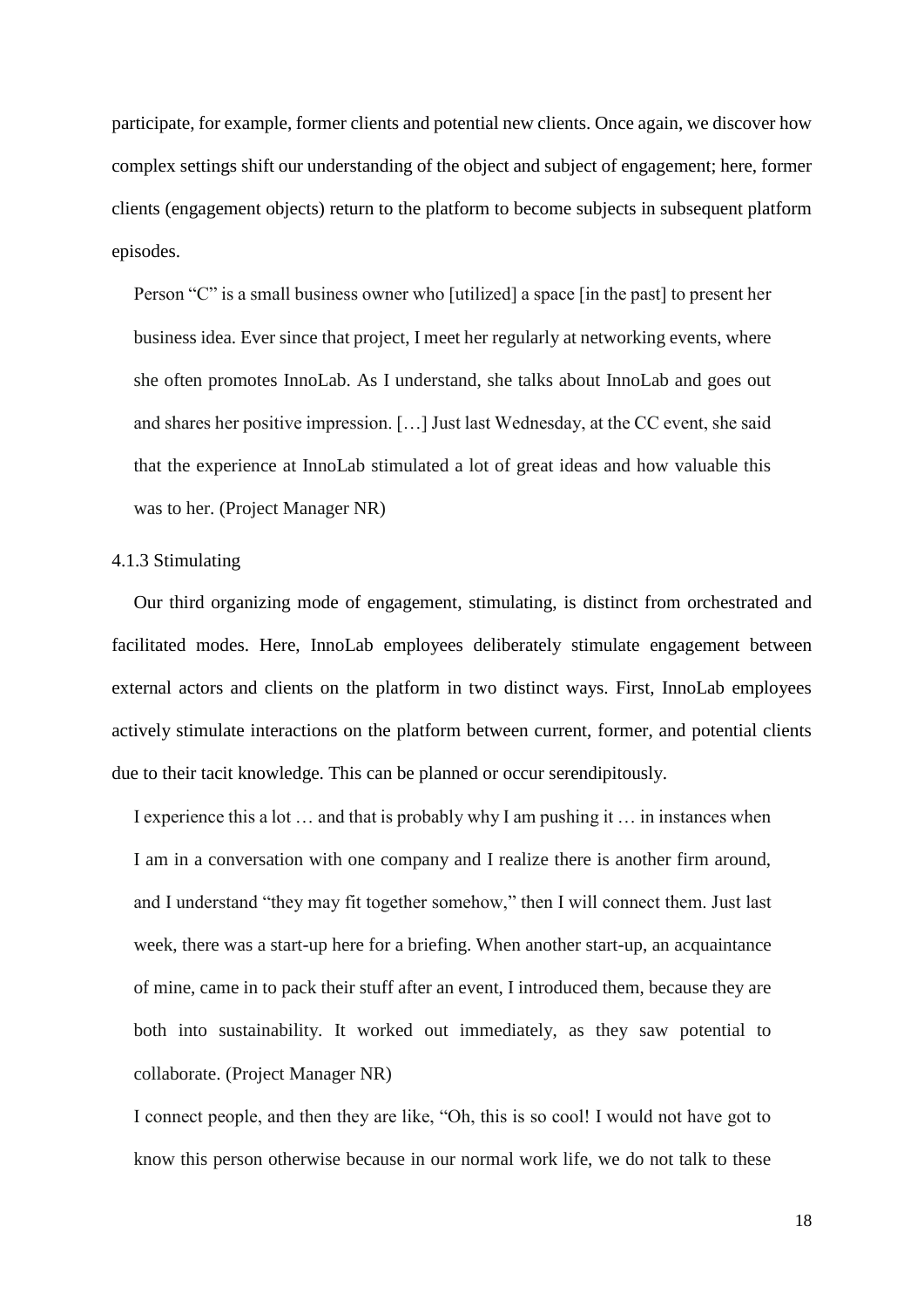companies. They are actually important for us, but we do not know where to get started!" We like to offer a bit of a helping hand in this way. (Project Employee JN)

Secondly, InnoLab employees approach relevant external actors', such as consultants, speakers on social media, former clients, or potential clients, to arrange open workshops, think tanks or other forms of open events at InnoLab. They also invite journalists and bloggers to cover these events.

When we had company Z here, there was a blogger who visited us. She gave them really good feedback. (Project Manager JI)

InnoLab employees stimulate the sharing of insight, knowledge, and experience. Topics include new innovation tools, trends, and subjects concerning innovation management, which can lead to direct help to the current clients but also indirectly in the form of press releases and (social) media reports from journalists and bloggers. These external actors may have their own agendas for interacting on the platform, but by InnoLab stimulating engagement, their actions have a wider effect—they foster engagement and exchanges between external actors such as new potential clients and current clients. All this serve to stimulate additional engagement activities at InnoLab. Importantly, these stimulating activities also amplify the orchestrating and facilitating modes of engagement at the specific theme-world.

Once, we had a Service Design Thinking workshop for the app by Corporation S. We were just talking about how you could use it and what would be the best interface… There was one guy [in the audience] who works at a software company. He was working in usability testing, and he gave really good feedback; the representative of Corporation S was so happy to have him there. I think they stayed in contact afterwards because she liked his ideas so much. (Project Employee JN)

I initiated that talk about patents. It was my idea, since I learned that there is an institution giving free consultation and support—a lot of entrepreneurs do not know

19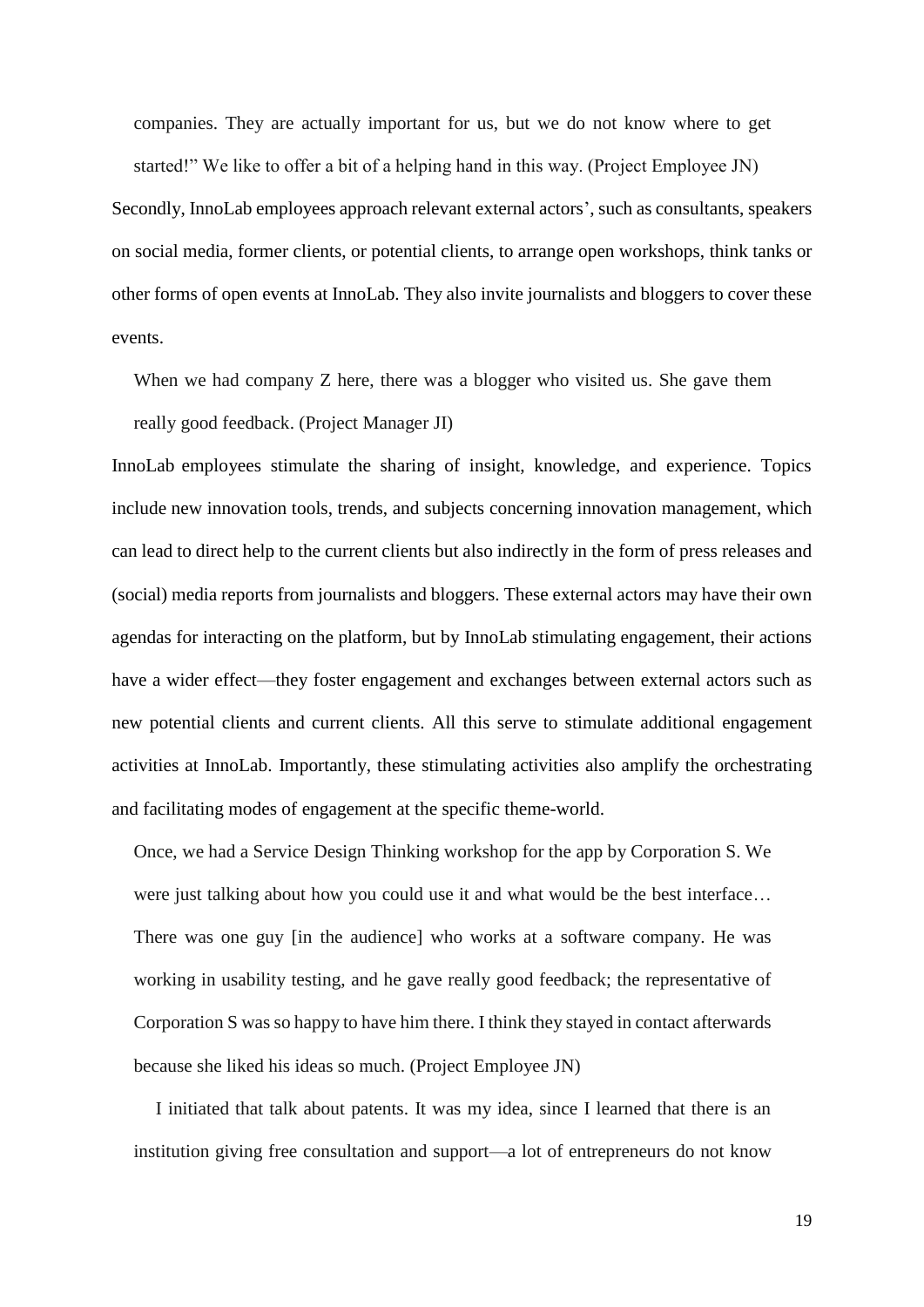that. […] InnoLab provides the space in which you can organize such workshops and invite external talkers. […] I met another entrepreneur of the InnoLab network here and we discussed why she decided not to patent her idea, whereas I did hand in a patent. (Start-Up L)

#### 4.2 Dynamics of Engagement: Evidence from the Longitudinal Analysis

In addition to the three organizing modes of engagement, our data also illustrates the evolution of engagement on the InnoLab platform. Here our data show that for sustained purposeful engagement to be realized and to evolve between theme-worlds, InnoLab employees managed to organize flexibility, in the form of a modular architecture of the platform, and stability, in the form of appropriate defined and accepted rules of exchange on the platform. The modularity of the platform includes the three-month iterations of clients but also the ability to include new types of activities, such as an area for open workshops and think tanks for potential clients and the creation of a coffee space for informal meetings. The platform evolved to meet clients' needs at the specific theme-world, but also due to InnoLab employees' insights from previous theme-world iterations.

Between theme-worlds, InnoLab employees create stability by fostering interaction and exchange between current, former, and potential clients. InnoLab creates a space allowing clients to talk freely, and it also allows for other clients—former, present, or potential—to help solve these issues by coming up with potential solutions. These accepted rules of exchange support clients through a stable environment enabling engagement in a B2B setting to prosper and grow. We observed that this stability strengthens over each three-month iteration as more and more clients accepted the sharing form of exchange activities at InnoLab and as former clients return to help current clients. It is clear that this stability benefited from the expertise of InnoLab employees and past clients. Thus, we observed engagement occurring both within and between phases: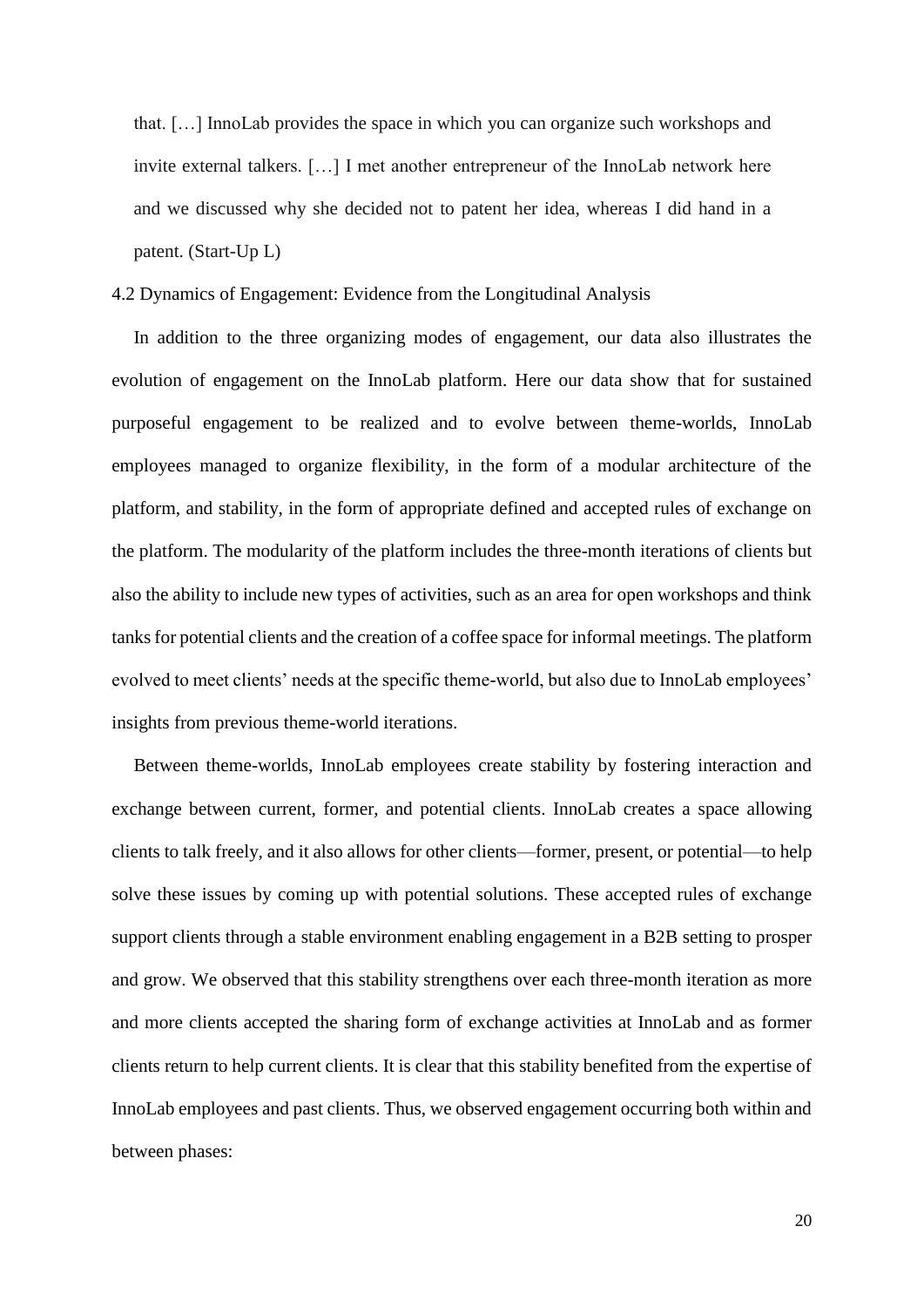When we had workshops with companies, I found person T and person F changed business cards after an intense discussion because they shared an idea about setting up project management in a specific way. So, exchange goes beyond theme-worlds following up on each other, maybe even with others. (Project Manager UJ)

I approached company XX because I really liked their solution. I presented a few ideas and established a contact for potential development from which they could make money. […] That was not an idea that they could have had by themselves and they handed in a proposal. [...] Also, I collaborate in a project with another company that once had a talk here at InnoLab. (Start-Up L)

Here, we note the importance of platform actors being able to transition between the subject and object of engagement. The three organizing modes of engagement (orchestrating, facilitating and stimulating) alongside the modularity of the platform (three-month iteration), allows (or requires) actors to oscillate between the subject and object of engagement. Platform staff are often the subject when directing engagement toward clients via orchestrating and stimulating modes. However, in the same mode they too become engagement objects through their interactions with clients, which, over time, improves and strengthens the platform. For platform clients, their role as engagement objects during their theme-world episode transitions in turn to engagement subjects when they return to the platform in future episodes to share expertise with new clients. To our knowledge, this dynamic shift of engagement subject and object, which herein is an important aspect for sustained purposeful engagement, and something that, to our knowledge, has not yet been observed by existing engagement research.

#### **5. Discussion and Conclusions**

The role of platforms in organizing engagement is seen as central to understanding engagement in B2B settings (e.g., Storbacka et al., 2016). We contribute to this literature in three main ways. Firstly, we reveal that to ensure sustained purposeful engagement (Marcos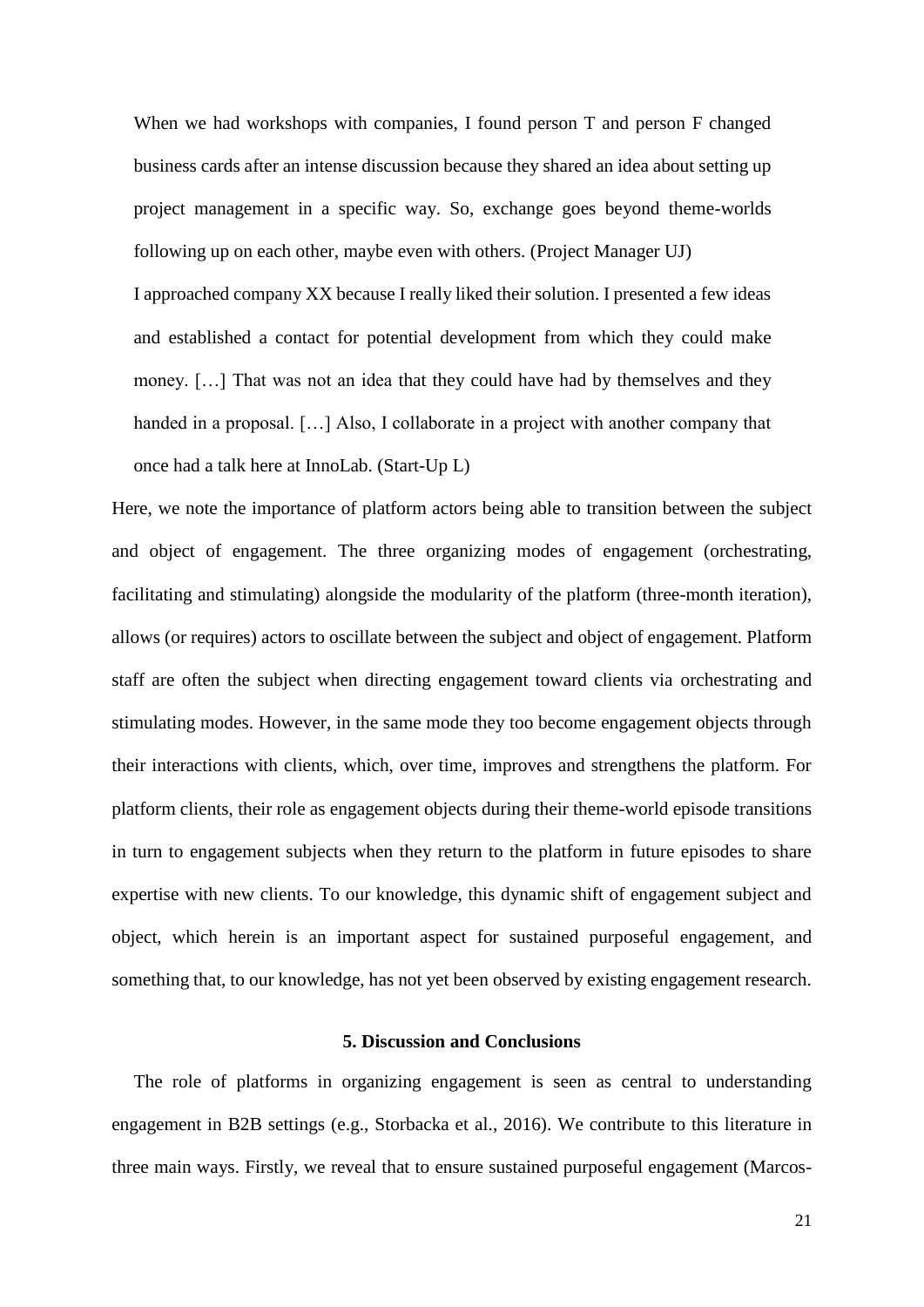Cuevas et al., 2016) three organizing modes of engagement are needed within these complex business settings: orchestrating, facilitating, and stimulating. These three organizing modes provide a baseline for research exploring how actor engagement is organized in complex business settings. Our second and third contribution relate to our longitudinal case study. Our second contribution reveals that the platform over time requires a specific modular architecture, supported by appropriately defined and accepted rules of exchange which provide both flexibility and stability. Finally, our third contribution reveals that over time, and resulting from the three organizing modes of engagement, there are shifts in engagement states where engaged actors oscillate between being subject and object of engagement. We thereby demonstrate how the three organizing modes of actor engagement are linked to platform evolution through cocreation and engagement between actors on the platform, as well as through the co-created benefits associated with those actors (cf. Meynhardt, Chandler, & Strathoff, 2016).

In summary, we contribute to our understanding of engagement in a complex setting as organized, by revealing three organizing modes of engagement, which an organizing actor can utilize within a platform. This sits in contrast to more organic consumer-generated forms of engagement found in B2C settings and explored in existing engagement research (cf. Jaakkola & Alexander, 2014). The organizing role creates benefit through the expertise of both the platform employees and other engaged actors. Our multi-phase data reveals that actors who participate in one phase (three months) learn how to co-create value on the platform. These clients can then contribute to the platform as former clients and connect to other operational phases by participating in platform events and/or using platform facilities for their own activities.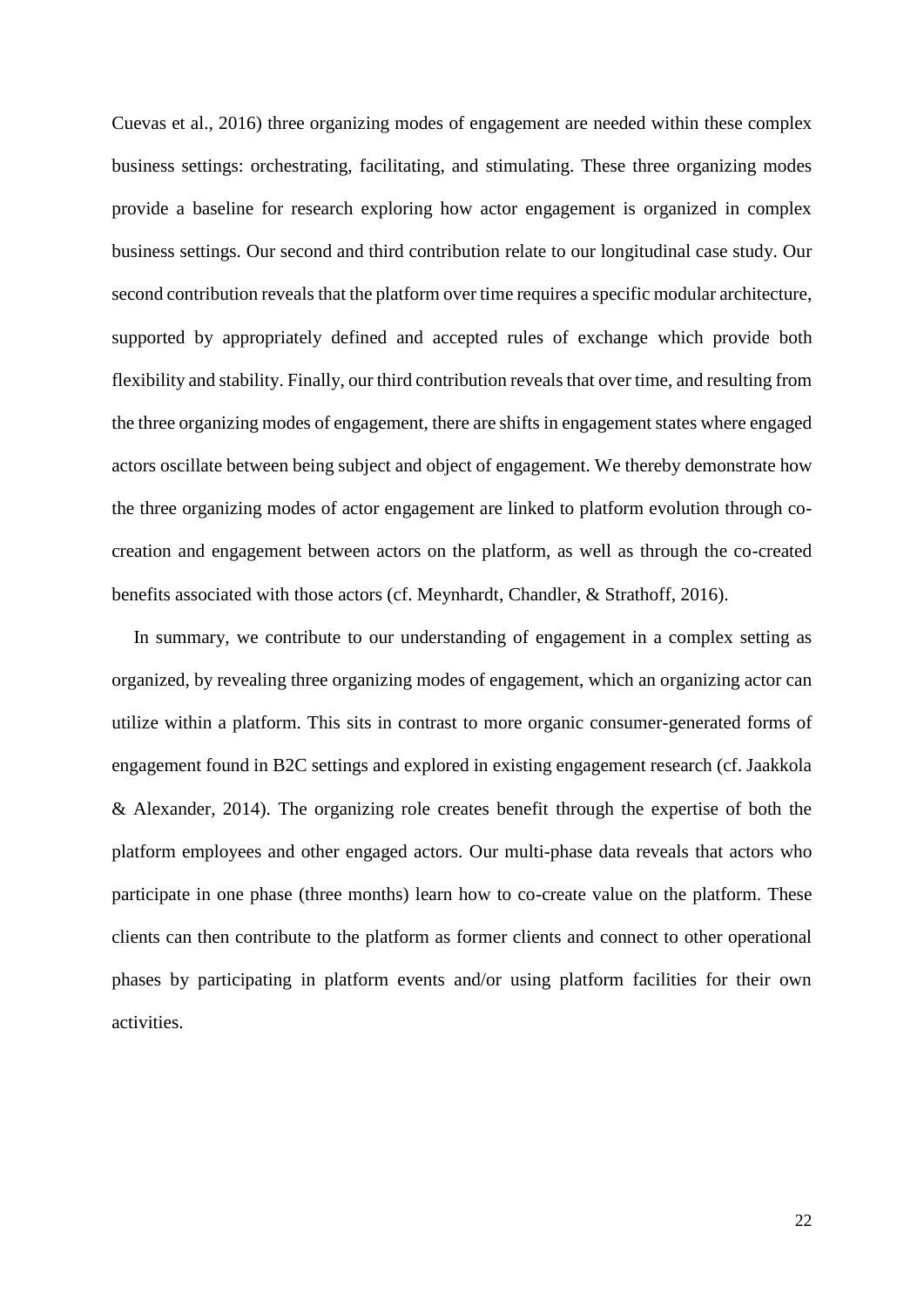#### 5.1 Theoretical Contributions

#### 5.1.1 Three organizing modes of engagement

Within existing literature, engagement is often seen as emerging through consumption and directed toward a focal object, such as a firm or brand, through voluntarily engagement behaviors (Brodie et al., 2013). Critically, the role of the "focal" firm may be peripheral, extending no further than providing a digital platform for customer use. Based on our findings we propose that actors in complex business settings may be reluctant to voluntarily engage on a platform in the ways we currently understand. More organized forms with clear actor roles and organizing modes are required for engagement to occur. Our data shows that engagement only appears as a result of deliberate organizing modes engineered and enacted by platform employees. An organizing actor must be prepared to actively organize engagement and transition between three organizing modes (orchestrating, facilitating and stimulating) as the situation requires.

The first organizing mode, orchestrating engagement, focuses on the bidirectional interactions between an organizer and, in this case, a client. Here engagement is developed as actors learn of each other's diverse needs, wants and goals. Consistent with previous literature in the area, we note that our orchestrating mode aligns with previous insights on network orchestration on platforms (see Perks et al., 2017 as an example). The orchestrating mode requires clear contractual and formal boundaries that guide the bidirectional interactions generated. These interactions are initially the result of deliberate decisions from the platform owner and the network orchestration is critical to leverage value co-creation (Jaakkola and Hakanen, 2013). Our findings also reflect the importance of the technical architecture and the importance of "connectors" exemplified in the bidirectional interactions with employees (Gawer and Cusumano, 2014) to effectively organize actor engagement.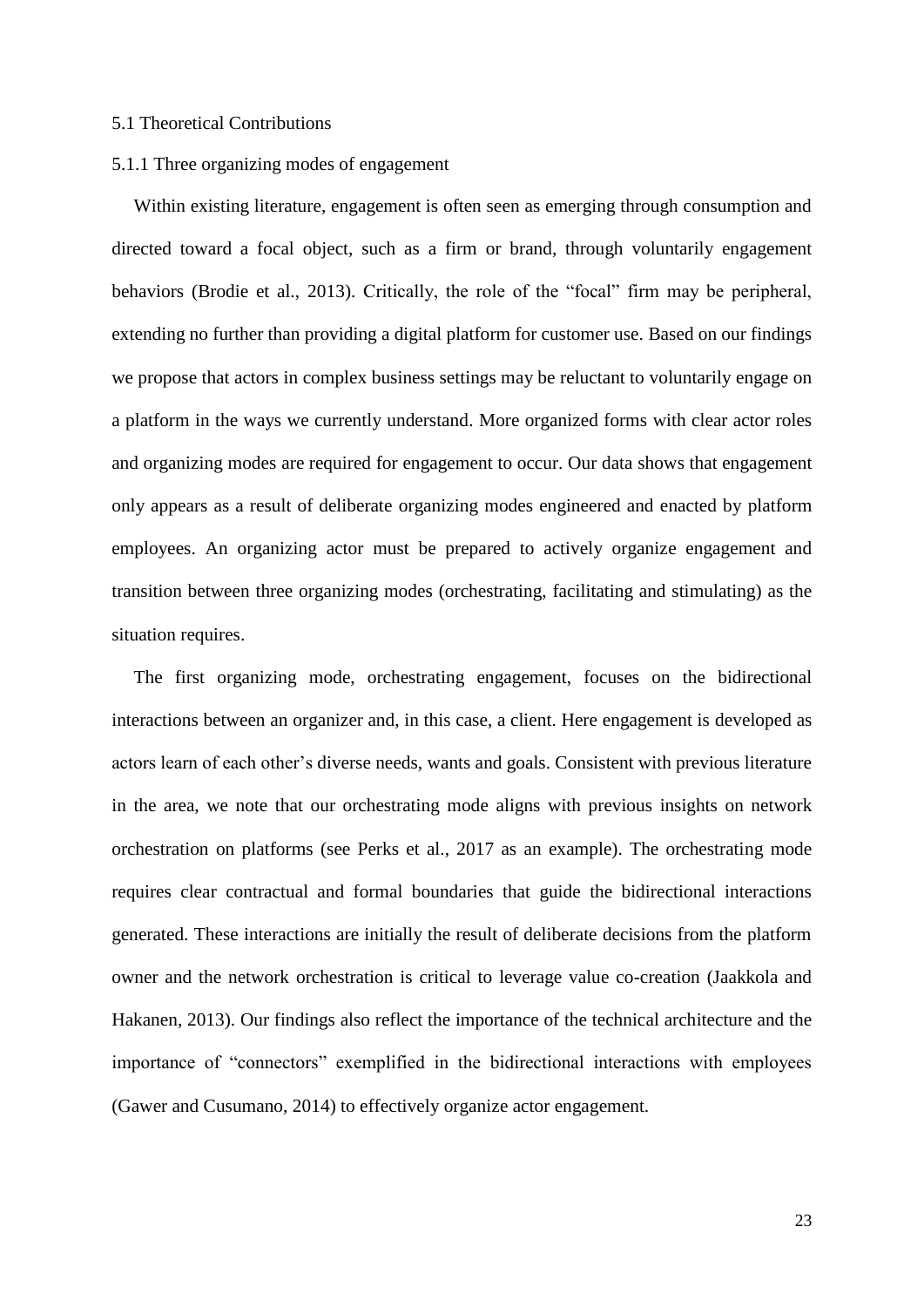Facilitating engagement, is herein seen as a mode were the organizing actor facilitates a platform for engaged actors to meet and learn from each other. It is through the adjustments of activities on the platform that the organizing actor can organize for these unplanned interactions. Examples include the planning and delivery of different forms of meetings, open think tanks and workshops at the event space, which enable present, former and potential clients to meet and discuss projects.

Stimulating engagement is the third organizing mode. Here the organizing actor actively works as matchmaker. Examples include setting up events related to an issue for a current client and invite former clients who can be beneficial and collaborative in solving the specific problem. By stimulating co-creation and engagement among platform clients and other participating actors, the organizer allows benefits to ripple out into the wider service ecosystem through their ever-growing business connections. Stimulating engagement can only occur at a rather mature platform as the forms of engagement and the sheer number of clients must be rather extensive. Thereby, the stimulating mode is especially important for sustainability as well as expansion of the service ecosystem.

Previous research on innovation and network orchestration has distinguished between intentionally orchestrated networks (usually by the owner of the platform or lead company) (Aarikka-Stenroos et al., 2017; Kazadi, Lievens and Mahr, 2016) and those networks that emerge informally without the lead of a key network actor (Roloff, 2008), focusing mostly on the intentional orchestration than in more informal modes. Also, it is noteworthy that some research has focused on platform development through orchestration, identifying mechanisms and associated practices (Eloranta and Tuurunen, 2016; Perks et al., 2017). We acknowledge that network orchestration, in its more structured form, is the fundamental basis and a potential initial step for organizing actor engagement in service systems. Our findings reveal two novel (and less formalized) organizing modes that offer a better understanding of engagement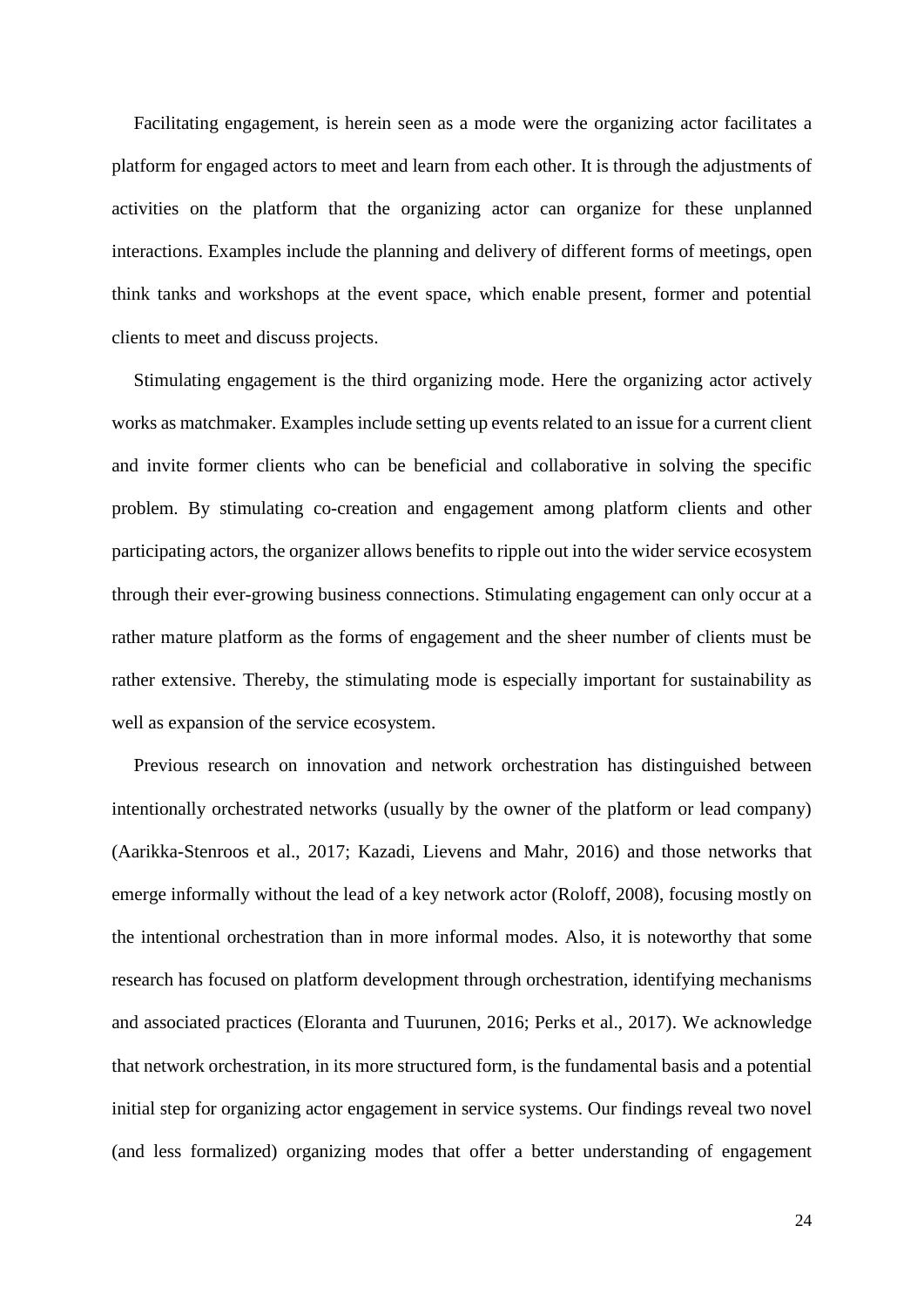dynamics as the service system expands. This aligns with recent studies calling for exploration of what has been called *hybrid orchestration* as the number and diversity of actors in the network increases (Reypens, Lievens and Blazevic, 2019). Thus, the findings in our case study offer an overarching framework for organizing actor engagement in service ecosystems.

The three organizing modes, orchestrating, facilitating and stimulating, foster engagement activities between clients and other actors within and between the three-month iterations. In practice, an organizing actor will need to balance all three organizing modes simultaneously and address the challenges of the growing network around the platform. In this regard, we affirm and extend the work of Jaakkola and Alexander (2014) by expanding on the role of an organizing actor and the resulting effects on value co-creation. Thereby the three organizing modes for engagement contributing to our understanding of an actor's organizing role for engagement through value co-creation in service ecosystems (Storbacka et al. 2016).

### 5.1.2 Structuring engagement in complex settings.

Organizing engagement through the three modes enables a systemic effect where former, present and potential clients can be engaged through structured routines on the platform. Here, the firm's organizing modes serve to define and co-create a shared worldview among the connected actors in the service ecosystem, ensuring that actors can come together to contribute and integrate resources effectively. Thereby, benefits are not unidirectional. Instead for engagement to occur in complex business settings, human actors, including both organizers and platform users, need to be connected on a platform through shared institutional arrangements and mutual value creation over time (Vargo & Lusch, 2016).

Within existing literature, platforms are seen as intermediaries with the core ability to connect, an *agora*, facilitating engagement between businesses and their consumers in multisided engagement (Breidbach et al., 2016; Thomas et al., 2014). The platform itself is typically viewed as passive, with a sole purpose of allowing actors to engage, e.g. within online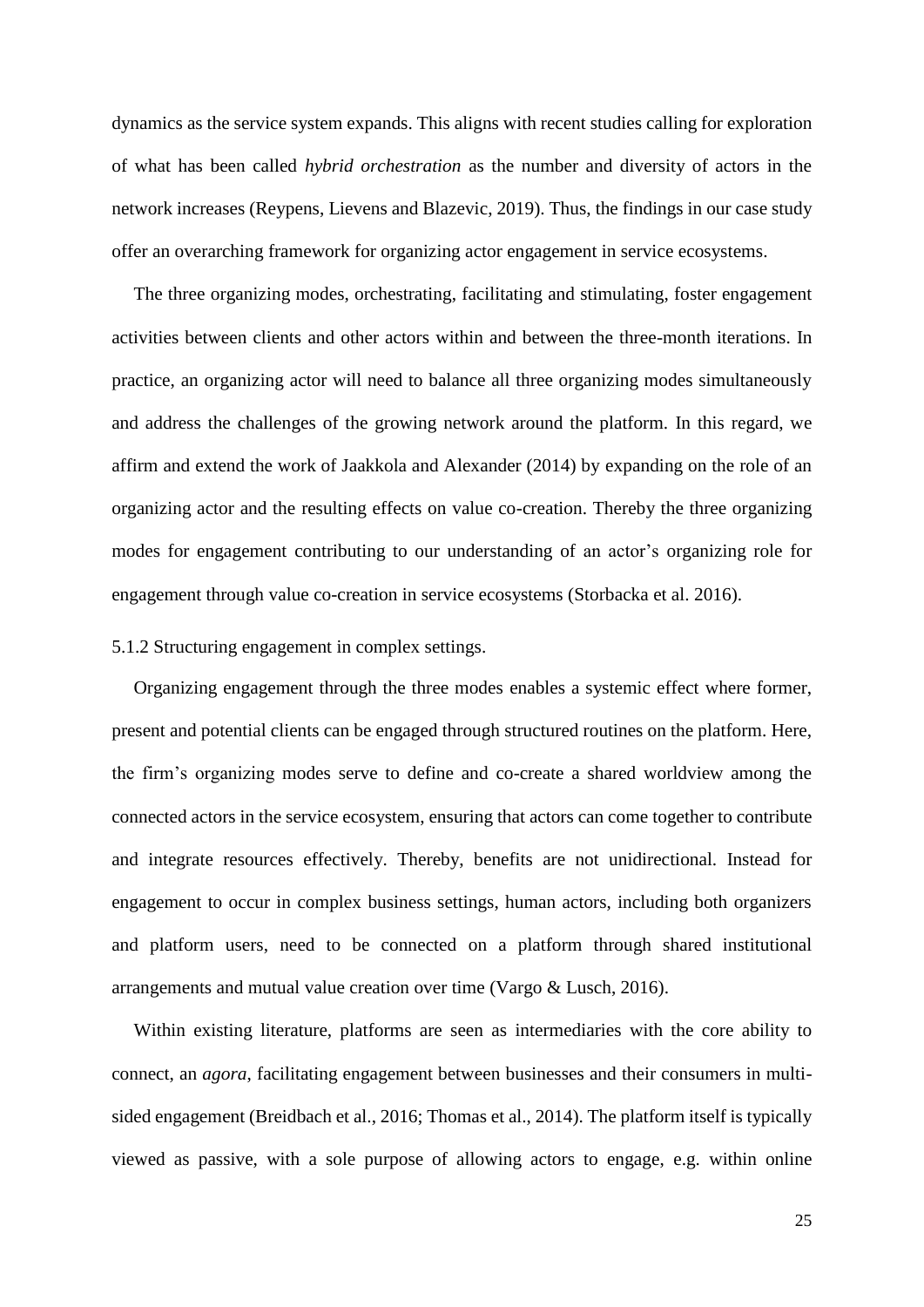communities and open innovation platforms (Ramaswamy & Ozcan, 2014*)*. Our data somewhat supports but also extends these insights. It extends the notion of a platform as an intermediary of engagement in a complex business setting by illustrating that the platform is a dynamic interface between the participating actors' value co-creation activities in a larger service ecosystem. While taking careful note of the limitations of a single case study, we propose that more formalized structures of the platform are required during initial phases. However, for sustained purposeful engagement over time there is a need for an organizer to actively adjust and augment the platform. Here, we note the importance of this study in relation to the platform function as a leverage for resource density, that is, the ability to mobilize a range of appropriate resources at the right time and place, which facilitates the desired result (Lusch & Nambisan, 2015). Here, two insights emerge that are important for the creation of an active platform.

Firstly, it requires a suitable modular architecture that ensures resource density by enabling resource investments that emerge from the various actors' engagements within the platform (Lusch & Nambisan, 2015). In our case, it is linked to the episodic nature of the platform in which five firms utilize the space for three months and are then replaced by five others. This provides an appropriate organizing structure for orchestration, as new actors enter and refresh the platform every three months. This also facilitates interactions between current and former clients, and enables stimulation of engagement with potential clients, and nourishment of the wider service ecosystem.

Secondly, resembling Lusch and Nambisan (2015), an organizer needs to define and implement the rules of exchange or protocols for the exchange of services onto the platform. Here, the greater the clarity offered by the platform in terms of the rules of engagement, the greater the potential for enhancing resource integration. The clearly stipulated time each client spends on the platform, the provision of employee support, workshops, events, and other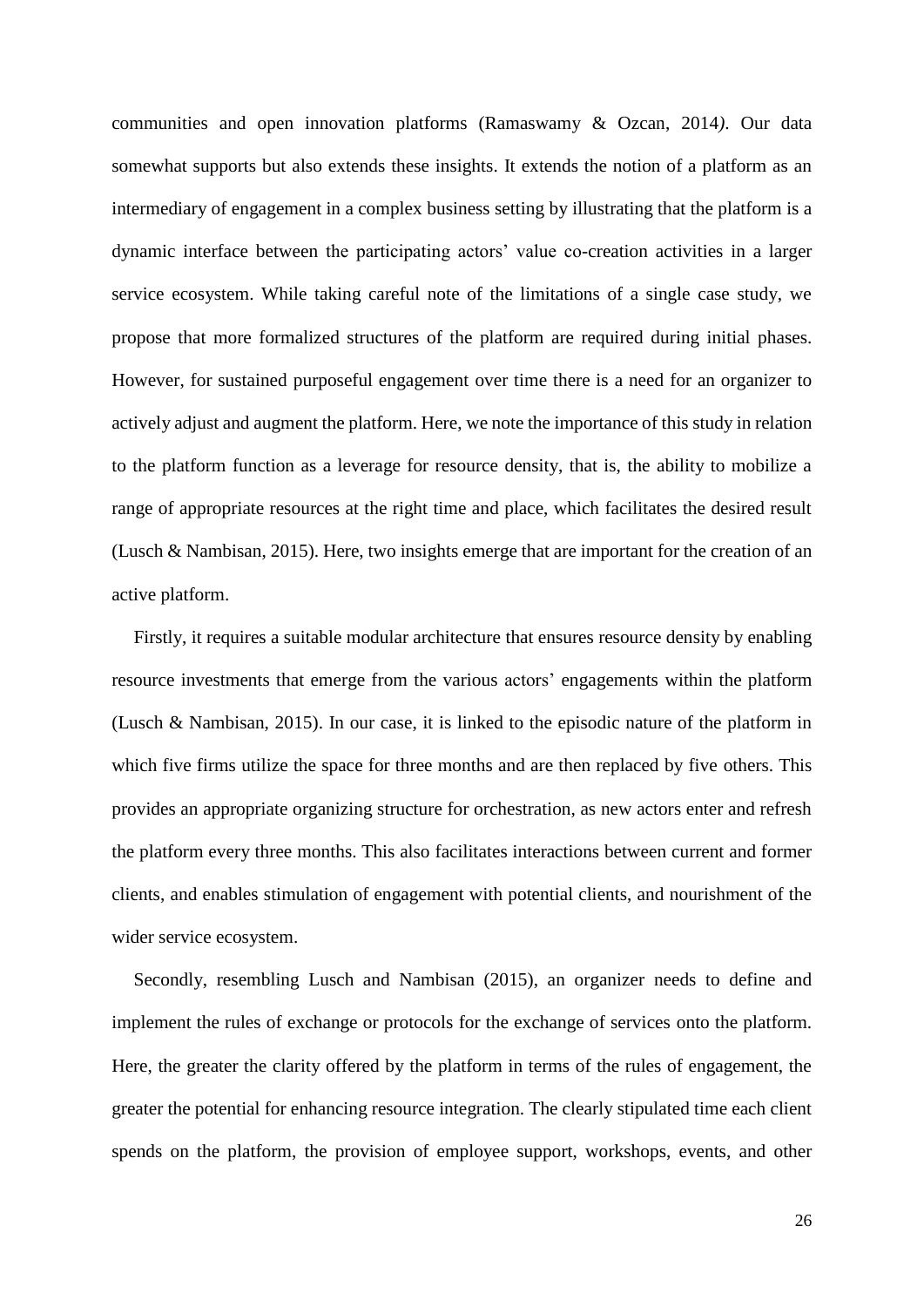facilities create a range of exchange opportunities organized by the InnoLab. These, in essence, offer a supportive and encouraging environment for platform actors and allow for a range of interactions to take place. The organizer, InnoLab, then adapts the additional requirements of each phase onto the platform itself, in the form of adjustments of the rules, to better enable participants in the service ecosystem to engage, thus improving resource integration and value co-creation. Thereby, InnoLab employees develop and enhance the resources of the platform over time, honing their role as organizers and improving offerings for future clients through refined rules of exchange or inclusion of new activities.

The identification of activities 'within and between' operational phases in our data highlights the growth of the ecosystem, through the accumulation of benefits that strengthen the platform over time (Storbacka et al., 2016). As the number of implemented phases increases, the development and viability of the platform are accelerated through expansion of the service ecosystem. This is linked to the issue of an actor's ability to organize the platform's structural flexibility and stability. The data from InnoLab extends Lusch and Nambisan's (2015) argument that platform organizing requires balancing openness to change and provision of a stable environment in which actor engagement can flourish.

#### 5.1.3 The evolution of engagement on the platform.

Interestingly our data also reveals an important extension to existing research on engagement by revealing how an actor's engagement state (i.e., as subject or object) is not fixed. This evolution of engagement state can be explicated and explored due to our longitudinal data set. We identify how actors, including the organizing actor, transition between engagements states in two specific ways in order to sustain engagement over time. Firstly, organizing actor's roles, in this case InnoLab employees, oscillate between states within the same platform phase; either as object when working with external clients or as subject with InnoLab theme-world companies. Secondly, our longitudinal data revealed that InnoLab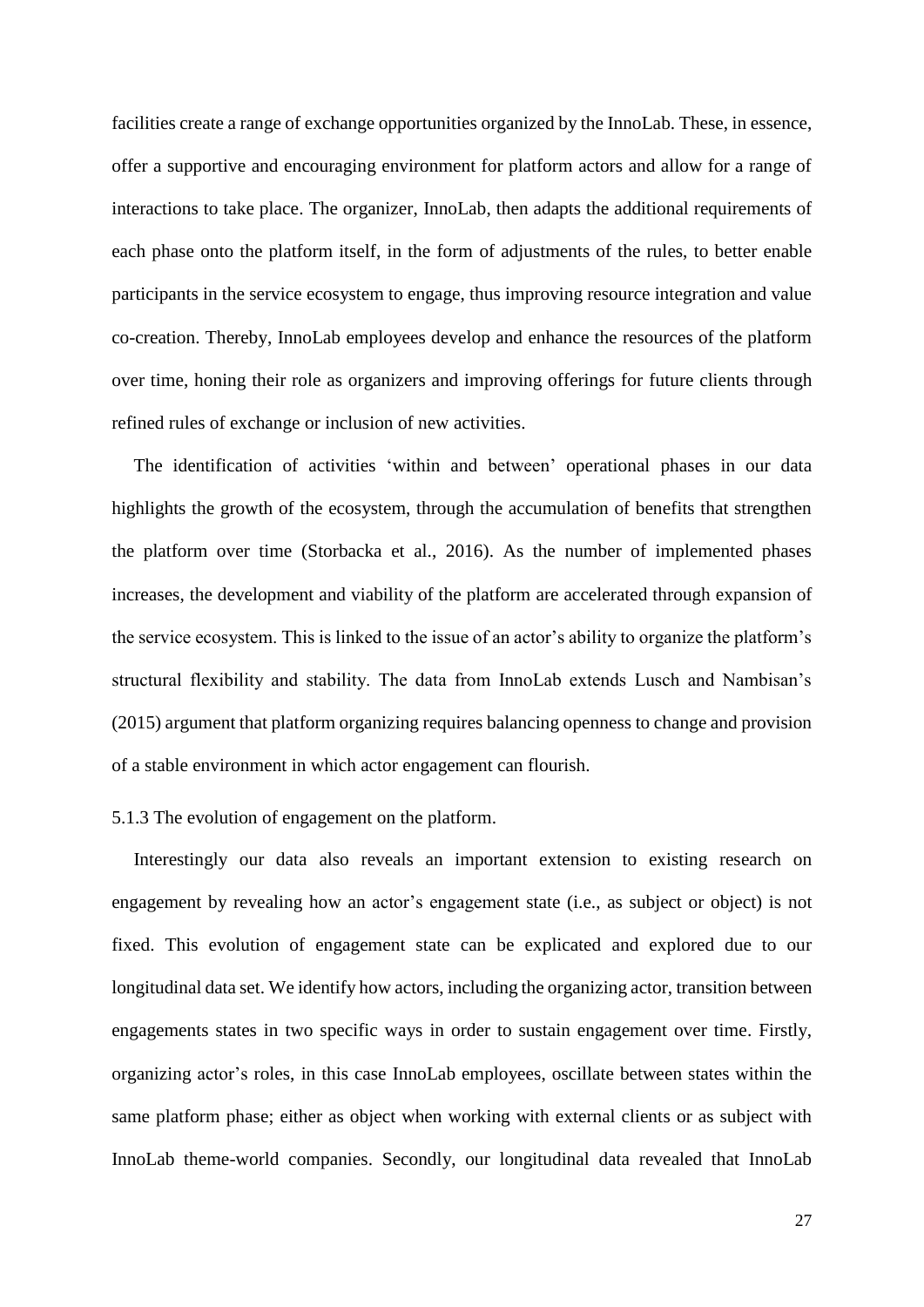clients, on the other hand, transition from engagement object to subjects between phases, returning as former clients to pass on their expertise in subsequent phases. This transition between engagement states supports the evolution of a platform and increases the benefits garnered in subsequent phases.

This oscillation between, and transitioning to, different engagement states has – to our knowledge – not yet been identified in engagement literature and reinforces the need to consider engagement systemically (Alexander et al., 2018). Early engagement research was often based on dyadic consumption settings; snapshots in time where it was a logical assumption to view the customer as the subject and the firm as the object. By researching engagement over time in a non-transactional setting, and from a systemic perspective, we offer a more dynamic view and propose that engagement states are not fixed but will shift and evolve not according to roles but according to the specific engagement situation or over time through experience.

The three main contributions, (1) three organizing modes of engagement (2) structuring engagement in complex settings, (3) the evolution of engagement on the platform are summarized in Table 3. In addition, each contribution is linked to specific organizing activities that our data revealed as increasing the actor engagement on the platform. We also included future research activities connected to each of the three contributions.

- Insert Table 3 about here –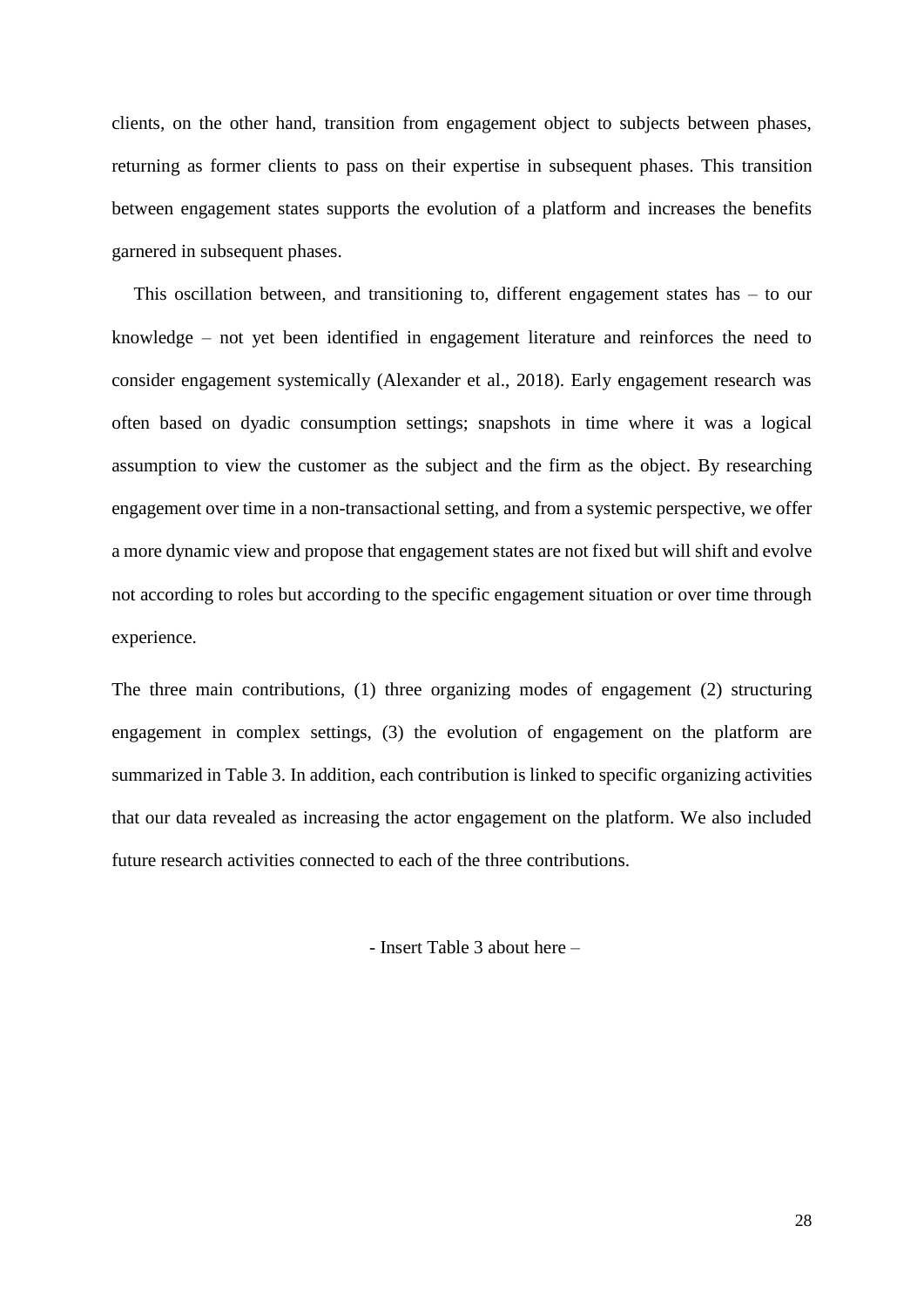#### 5.2 Managerial Implications

This empirical study offers some insights for managers seeking to improve engagement in complex business settings, such as B2B. Lusch and Nambisan (2015) highlighted the importance of appropriate module architecture within a service ecosystem and delineated how this provides a roadmap for value co-creation and engagement. In a B2B context, where actors are used to highly structured interactions, this is likely to be significant. In our illustrative case, the platform architecture for actor engagement is clearly mapped through the structure of the theme-worlds (five firms over a three-month period), the event series and their descriptions. This modular architecture and the associated support mean that engagement itself is organized at the platform, and contributing actors are socialized into their respective roles according to defined rules of exchange. Accordingly, we suggest that sustained purposeful engagement in a B2B context is dependent upon strong organization, with a clear communication of rules of exchange outlined by the platform provider. The phases of operation in the present case foster a special dynamic of interaction; as a result we recognize that it may be challenging to structure engagement in this way on other platforms where actor co-creation may range from ad hoc to continuous engagement; yet, this study forwards the active organizing of a platform, as this will most likely facilitate enhanced engagement in more complex business settings.

Research on consumer-driven platforms (such as brand communities, e.g., Schau, Muñiz, & Arnould, 2009) suggests that community practices ensure the smooth running of the platform as well as the stabilizing of operations. At InnoLab, the architecture of the platform provides ongoing continuity but evolves and adapts over the course of phases, both through its own learning and the contribution of its clients and the actors of its wider service ecosystem. This balance of responsiveness to change through structural stability seems to have a positive impact on engagement in a B2B setting. Unlike C2C platforms, commonly considered as mainly customer-driven and more organic in their development, B2B settings with a range of engaging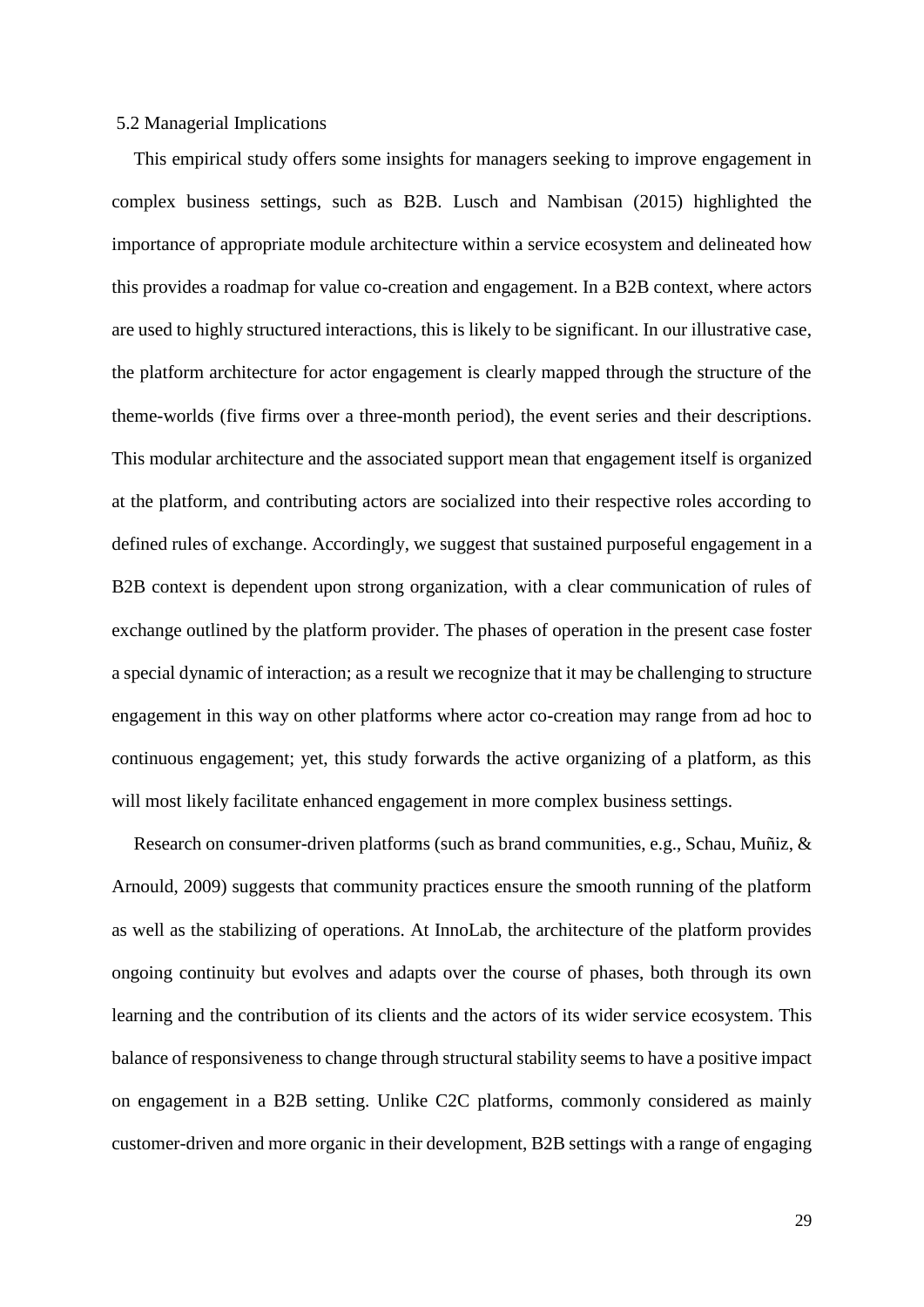business actors must balance the employment of all three modes to orchestrate, facilitate, and stimulate engagement. Here, our identification of the transitioning between engagement states has important implications for firms. The blurring of boundaries between commonly understood monikers of firm and customer suggests it is no longer enough for firms to wait for proactive customers to engage as passive objects of engagement. Instead, we suggest that firms must learn how to oscillate between engagement states according to their need or in response to skills and resources that exist in the system—sometimes orchestrating, other times facilitating or seeking to stimulate engagement.

Finally, platform creators and operators are concerned about their platform's performance; that is, its ability to induce and support actor engagement. Hence, the platform performance needs to be monitored and benchmarked with appropriate tools (such as a balanced scorecard). This study identifies and proposes the importance of three areas: firstly, modular architectures and the rules of exchange; secondly, the utilization of three organizing modes; and, thirdly, temporal flexibility and stability, which should be covered by a platform audit tool. These areas can serve as a starting point for the development of a measurement tool which monitors the platform's performance—that is, its strengths and weaknesses—systematically.

#### 5.3 Limitations and Future Research

It is not the aim of a single case to offer generalizable findings, instead insight can be advanced for future research. The work of Storbacka et al. (2016) initiated a discourse on actor engagement in business and consumer settings; Jaakkola and Alexander (2014), who introduced engagement as something inherently embedded in service systems, began the journey toward the research necessary to facilitate the understanding of engagement in complex business settings. As indicated above, the modular architecture of InnoLab was highly structured and specific; to further test and extend the three organizing modes of actor engagement developed in this study, future research should continue to investigate the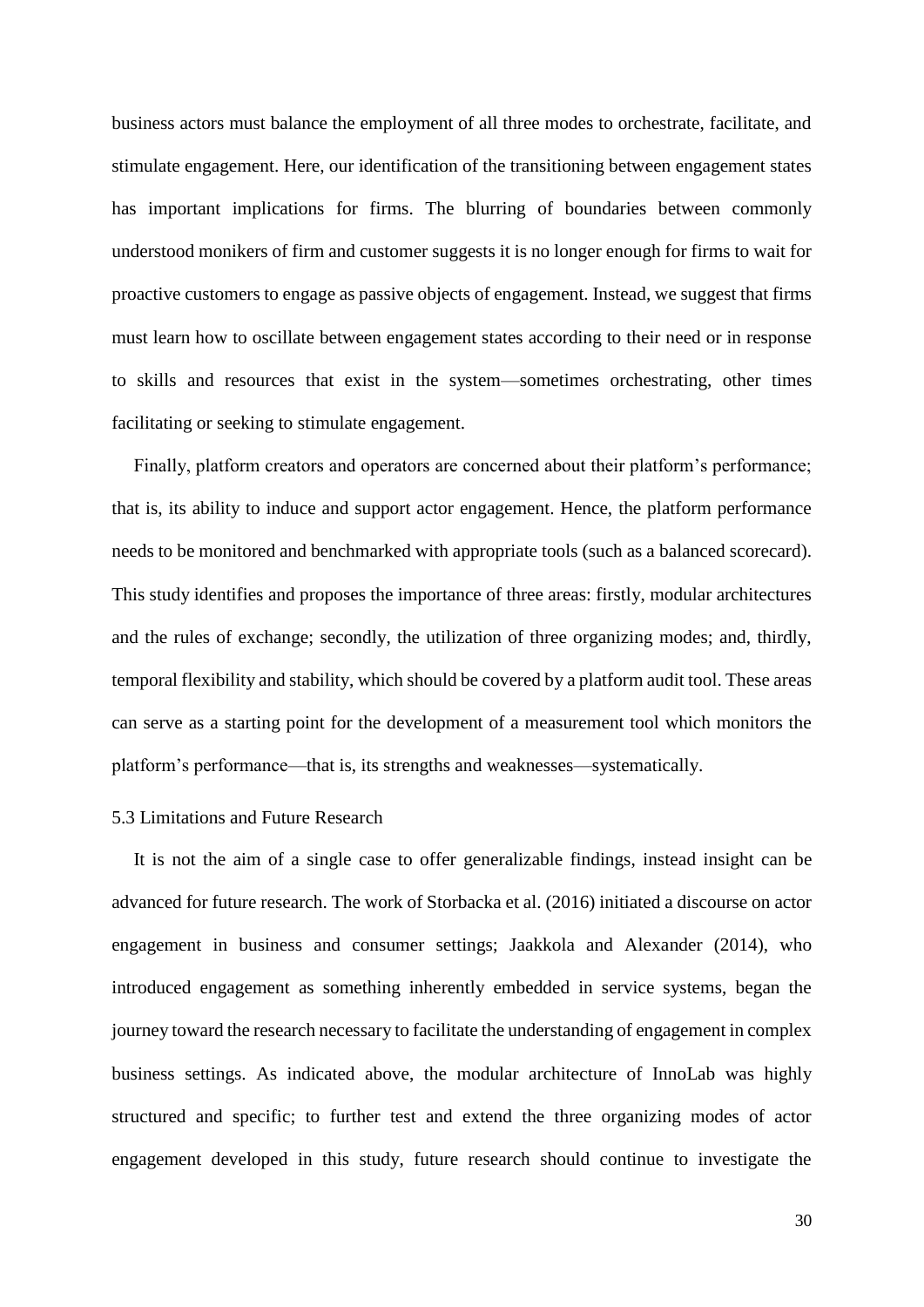organizing of platforms, especially the effects of a range of platform architectures on actor engagement. For instance, we would encourage future researchers to explore engagement in service ecosystem-dependent business settings such as collaborative workspaces, start-up incubators, or industry platforms such as Techparks.

Our findings also suggest that additional research is needed to explore how actors perceive and respond to expansions of the service ecosystem, changes in micro-level engagement activities conducted on the platform, and the transition/oscillation between engagement subject and object. Empirically testing the effects of platform evolution on the participating actors of the platform—that is, those conducting projects within joint theme-worlds—and the actors within its service ecosystem was beyond the scope of this study. Our research suggests that value co-creation should incrementally increase as the platform develops; studies that attempt to measure this cumulative benefit would likely be of interest. How these accrued benefits affect a service ecosystem and interrelate even on the meso- and macro-level may also be of interest in regards to further theoretical development. For organizations, the extent to which the transition between engagement states can be identified and the circumstances under which firms should oscillate between modes suggests that research on how firms might manage engagement beyond existing notions on engagement marketing is of considerable importance (e.g., Harmeling et al., 2017). Alexander et al (2018) suggest that actors will balance multiple engagement contexts at any one time. Our research suggests that there may be increased complexity as individuals manage the various oscillations and transitions between states, this too merits further investigation.

Finally, our findings indicate that the organization of engagement on platforms is of importance. Here, future research could focus on how to strike a balance between intervention and organically occurring engagement. Although our proposed framework builds upon insights from a single case, it indicates that finding a good balance of organizing modes is vital,

31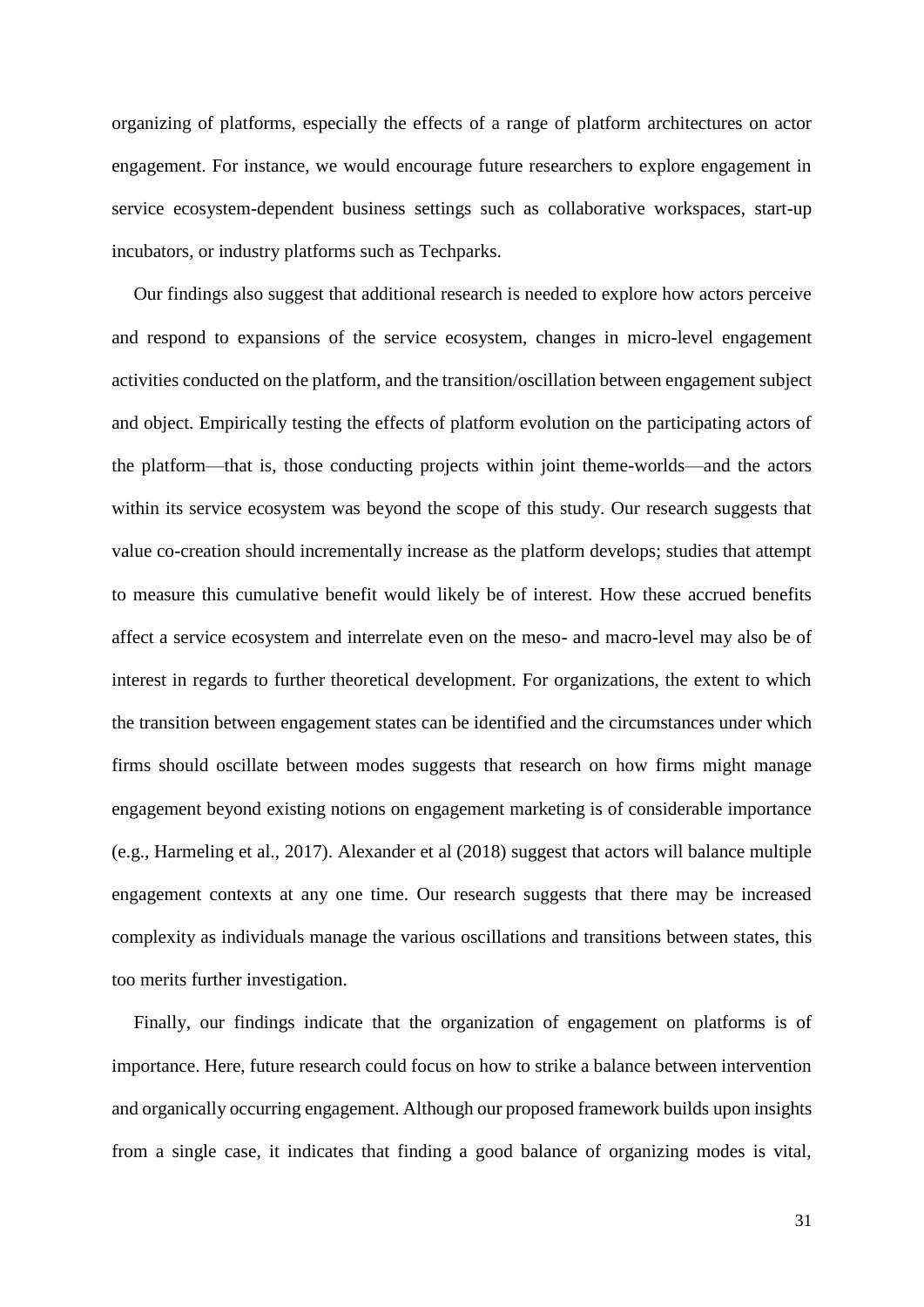especially in complex settings. This illustrative case study suggests that the organizing of engagement modes on the platform, with its service ecosystem and co-creative activities, will extend its longevity.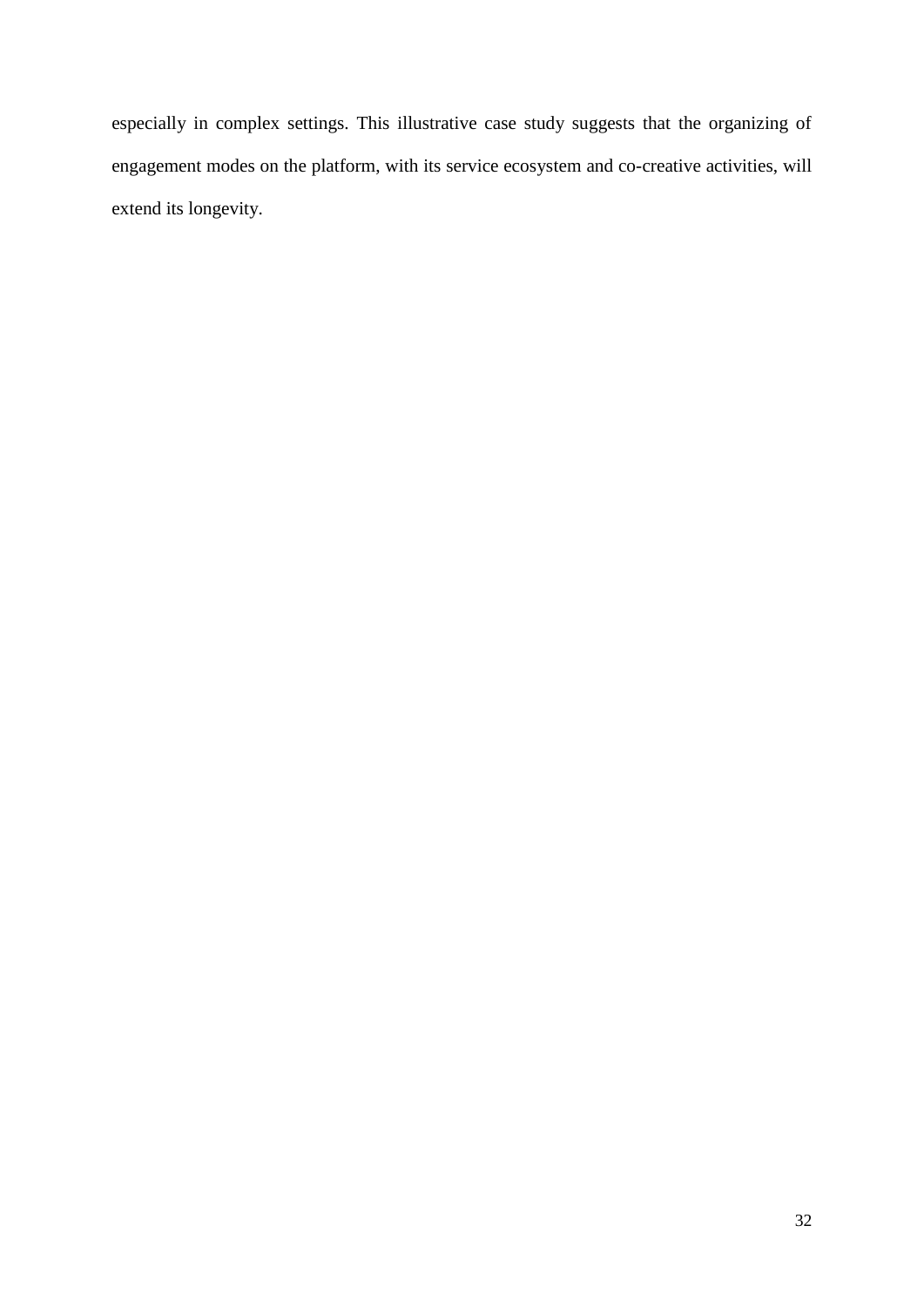### **Appendix A: Interview Guidelines**

## **A-1: Interview Guideline for Interviews with clients**

### **Topic 1: Background**

- 1. Would you please briefly introduce yourself and your position / focus of work?
- 2. How and to what extend have you contributed to the project at InnoLab?

### **Topic 2: Objectives**

- 1. Why did you respectively your company decide to implement your project?
- 2. Did your objective change during the project time?
- 3. What concrete benefits did you expect in advance?

### **Topic 3: Results and Impacts**

- 1. When looking back at the four phases of the project preparation phase, during the testing phase, evaluation of results, after the project until today **–** what went well, and what did not go well?
- 2. Could you please tell us, what you remember from the project with InnoLab? (Methodological, Anecdotes, Procedure…)
- 3. What were the main results?
- 4. Were there unexpected results?
- 5. Which results were applied or implemented?
- 6. What whishes do you have for the future / future projects?
- 7. Is there anything else that you would like to add?

### **A-2: Interview Guideline for Interviews with business representatives (non-contractual)**

- 1. To start with, could you please shortly introduce yourself and tell me about your background?
- 2. When did you first come here, and what was your motivation? What is your motivation to interact with InnoLab, overall?
- 3. What are your experiences with InnoLab?
- 4. What is the value you are gaining from this platform? Has this changed over time?
- 5. Which kind of contacts did you establish and what is resulting from those contacts?
- 6. In your opinion, which roll does InnoLab take in connecting companies and what did you observe about others when spending time at InnoLab?
- 7. Is there anything that you can think of, which could improve or facilitate the exchange with companies or employees of companies?
- 8. Are there any online activities you are pursuing, in parallel to interacting here at InnoLab?

### **A-3 Guiding questions for the discussion groups**

- 1. What are elements enabling cocreation and engagement at InnoLab?
- 2. What support mechanisms help to foster cocreation and engagement, from your experience?
- 3. How would you improve the processes and interaction possibilities?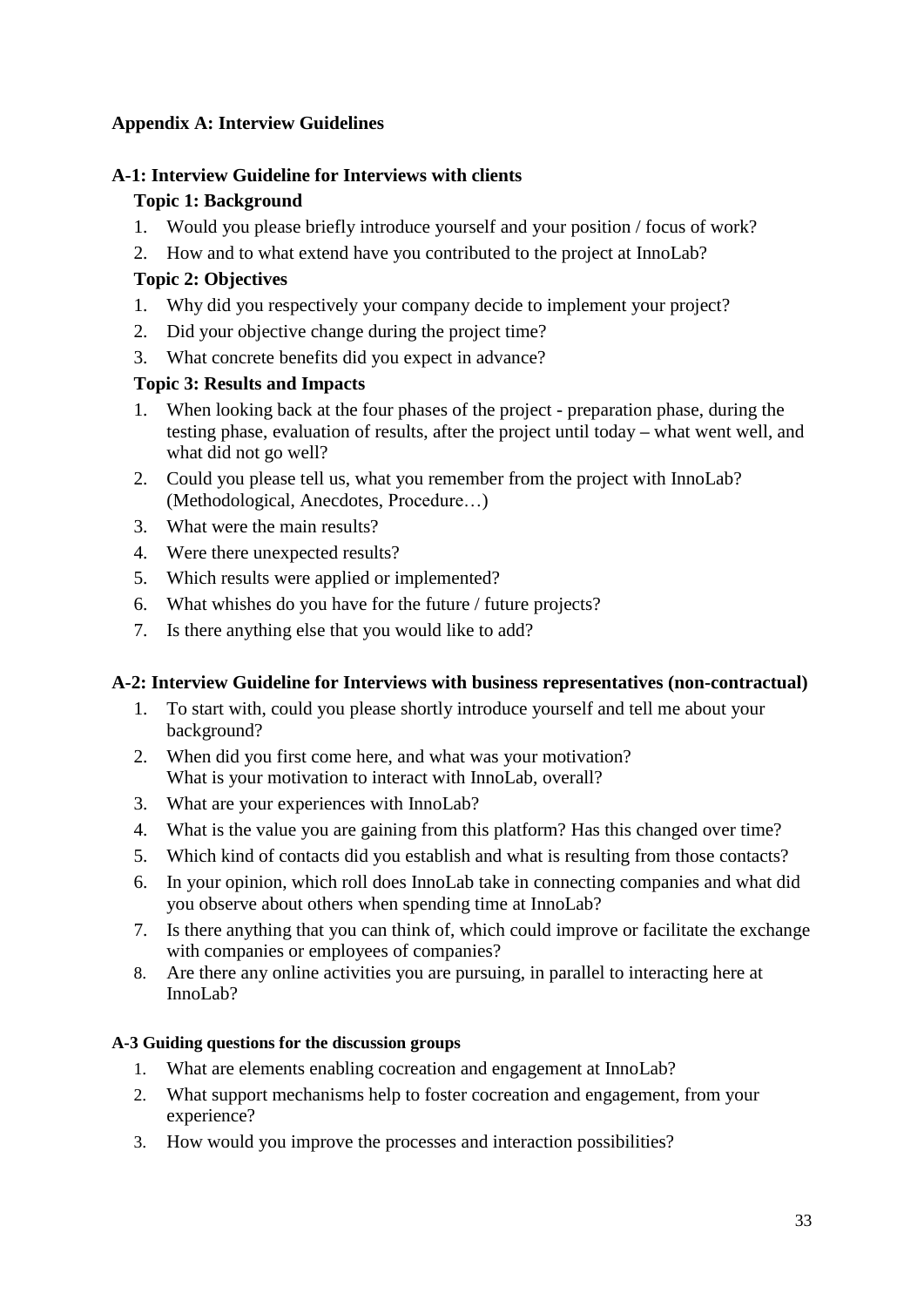#### **References**

- Aarikka-Stenroos, L., & Jaakkola, E. (2012). Value co-creation in knowledge intensive business services: A dyadic perspective on the joint problem solving process. Industrial Marketing Management, *41*(1), 15-26.
- Aarikka-Stenroos, L., Jaakkola, E., Harrison, D., & Mäkitalo-Keinonen, T. (2017). How to manage innovation processes in extensive networks: A longitudinal study. *Industrial Marketing Management*, 67, 88–105.
- Alexander, M., Jaakkola, E., & Hollebeek, L. (2018). Zooming out: Actor engagement beyond the dyadic. *Journal of Service Management*, *29*(3), 333–351.
- Blasco-Arcas, L., Hernandez-Ortega, B. I., & Jimenez-Martinez, J. (2016). Engagement platforms: The role of emotions in fostering customer engagement and brand image in interactive media. *Journal of Service Theory and Practice*, *26*(5), 559-589.
- Breidbach, C., Brodie, R., & Hollebeek, L. (2014). Beyond virtuality: From engagement platforms to engagement ecosystems. *Managing Service Quality, 24*(6), 592–611.
- Breidbach, C. F., Antons, D., & Salge, T. O. (2016). Seamless service? On the role and impact of service orchestrators in human-centered service systems. *Journal of Service Research, 19*(4), 458–476.
- Brodie, R. J., Fehrer, J. A., Jaakkola, E., & Conduit, J. (2019). Actor Engagement in Networks: Defining the Conceptual Domain. *Journal of Service Research*, *22*(2), 173-188
- Brodie, R. J., Hollebeek, L. D., Jurić, B., & Ilić, A. (2011). Customer engagement: Conceptual domain, fundamental propositions, and implications for research. *Journal of Service Research, 14*(3), 252–271.
- Brodie, R. J., Ilic, A., Juric, B., & Hollebeek, L. (2013). Consumer engagement in a virtual brand community: An exploratory analysis. *Journal of Business Research, 66*(1), 105–114.
- Carù, A., & Cova, B. (2015). Co-creating the collective service experience. *Journal of Service Management, 26*(2), 276-294.
- Constantinides, P., Henfridsson, O., & Parker, G. G. (2018). Introduction-Platforms and Infrastructures in the Digital Age. *Information Systems Research, 29(2),* 381-400.
- Creswell, J. W. (2012). *Qualitative inquiry and research design: Choosing among five approaches.* Los Angeles: Sage.
- Dessart, L., Veloutsou, C., & Morgan-Thomas, A. (2015). Consumer engagement in online brand communities: A social media perspective. *Journal of Product & Brand Management, 24*(1), 28–42.
- Eisenhardt, K. M., & Graebner, M. E. (2007). Theory building from cases: Opportunities and challenges. *Academy of Management Journal, 50*(1), 25–32.
- Eloranta, V., & Turunen, T. (2016). Platforms in service-driven manufacturing: Leveraging complexity by connecting, sharing, and integrating. *Industrial Marketing Management, 55*, 178–186.
- EnoLL (2018). *What are living labs*. Retrieved from https://enoll.org/about-us/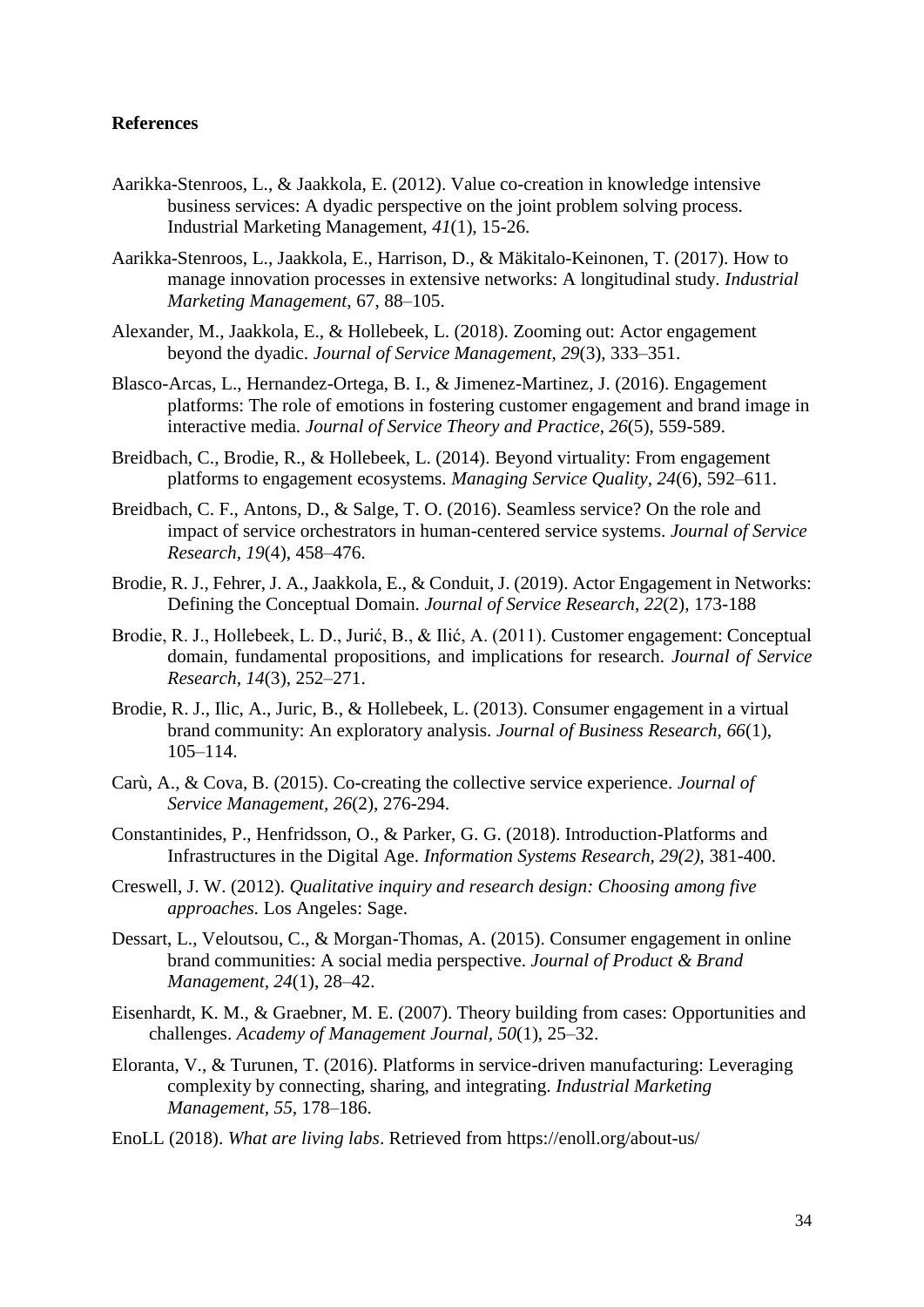- Fehrer, J. A., Brodie, R. J., Kaartemo V & Reiter M. (2020) The Role of Engagement Platforms in Innovation Ecosystems. In: A. Fritzsche, J. M. Jonas, A. Roth, A., K. M. Möslein, *Innovating in the Open Lab.* (pp. 129–140). Berlin: De Gruyter Oldenbourg.
- Gawer, A., & Cusumano, M. A. (2014). Industry platforms and ecosystem innovation. *Journal of Product Innovation Management*, *31*(3), 417–433.
- Gehman, J., Glaser, V. L., Eisenhardt, K. M., Gioia, D., Langley, A., & Corley, K. G. (2018). Finding Theory–Method Fit: A Comparison of Three Qualitative Approaches to Theory Building. *Journal of Management Inquiry*, *27*(3), 284–300.
- Geiger, I., Dost, F., Schönhoff, A., & Kleinaltenkamp, M. (2015). Which types of multi-stage marketing increase direct customers' willingness-to-pay? Evidence from a scenariobased experiment in a B2B setting. *Industrial Marketing Management*, *47*, 175–189.
- Golden, B. R. (1992). The past is the past—or is it? The use of retrospective accounts as indicators of past strategy. *Academy of Management Journal*, *35*(4), 848–860.
- Gremler, D. D. (2004). The critical incident technique in service research. *Journal of Service Research*, *7*(1), 65–89.
- Greve, K., Jonas, J. M., Neely, A., & Möslein, K. M.(2020). Unlocking Unique Value Through Co-Creation in Open Laboratories. In: A. Fritzsche, J. M. Jonas, A. Roth, A., K. M. Möslein, *Innovating in the Open Lab.* (pp. 81–92). Berlin: De Gruyter Oldenbourg.
- Grönroos, C., & Helle, P. (2012). Return on relationships: Conceptual understanding and measurement of mutual gains from relational business engagements. *Journal of Business & Industrial Marketing*, *27*(5), 344–359.
- Gulati, R., Puranam, P., & Tushman, M. (2012). Meta‐organization design: Rethinking design in interorganizational and community contexts. *Strategic Management Journal*, *33*(6), 571–586.
- Halinen, A., & Törnroos, J. Å. (2005). Using case methods in the study of contemporary business networks. *Journal of Business Research, 58*(9), 1285-1297.
- Harmeling, C. M., Moffett, J. W., Arnold, M. J., & Carlson, B. D. (2017). Toward a theory of customer engagement marketing*. Journal of the Academy of Marketing Science, 45*(3), 312-335.
- Hollebeek, L. D., (2011). Exploring customer brand engagement: definition and themes. *Journal of Strategic Marketing*, *11(7)*, 555–573.
- Hollebeek, L. D., Srivastava, R. K., & Chen, T. (2019). SD logic–informed customer engagement: integrative framework, revised fundamental propositions, and application to CRM. *Journal of the Academy of Marketing Science*, *47*(1), 161-185.
- Jaakkola, E., & Alexander, M. (2014). The role of customer engagement behavior in value co-creation: A service system perspective. *Journal of Service Research, 17*(3), 247– 261.
- Jaakkola, E., & Hakanen, T. (2013). Value co-creation in solution networks. *Industrial*
- *Marketing Management*, 42, 47–58.
- Jonas, J. M., Boha, J., Sörhammar, D., & Moeslein, K. M. (2018). Stakeholder engagement in intra-and inter-organizational innovation: Exploring antecedents of engagement in service ecosystems. *Journal of Service Management*. *29*(3), 399–421.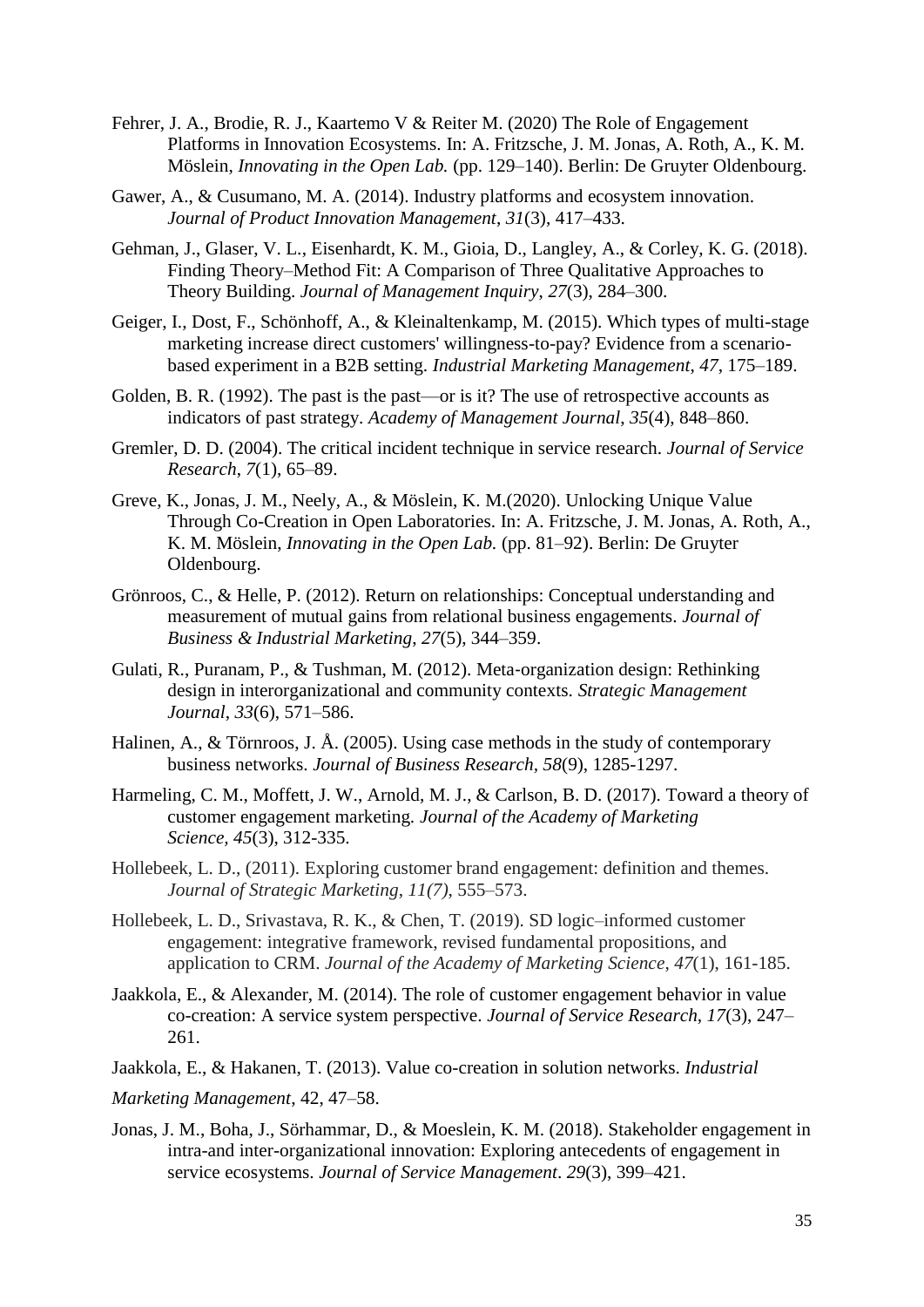- Kazadi, K., Lievens, A., & Mahr, D. (2016). Stakeholder co-creation during the innovation process: Identifying capabilities for knowledge creation among multiple stakeholders. *Journal of Business Research*, 69, 525–540.
- Kowalkowski, C., Persson Ridell, O., Röndell, J. G., & Sörhammar, D. (2012). The cocreative practice of forming a value proposition. *Journal of Marketing Management, 28*(13–14), 1553–1570.
- Kumar, V., & Pansari, A. (2016). Competitive advantage through engagement. *Journal of Marketing Research*, *53*(4), 497–514.
- Lusch, R. F., & Nambisan, S. (2015). Service innovation: A service-dominant logic perspective. *MIS quarterly, 39*(1), 155–175.
- Marcos-Cuevas, J., Nätti, S., Palo, T., & Baumann, J. (2016). Value co-creation practices and capabilities: Sustained purposeful engagement across B2B systems. *Industrial Marketing Management*, *56*, 97–107.
- Meynhardt, T., Chandler, J. D., & Strathoff, P. (2016). Systemic principles of value cocreation: Synergetics of value and service ecosystems. *Journal of Business Research*, *69*(8), 2981–2989.
- Nyström, A. G., Leminen, S., Westerlund, M., & Kortelainen, M. (2014). Actor roles and role patterns influencing innovation in living labs. *Industrial Marketing Management*, *43*(3), 483–495.
- Pansari, A., & Kumar, V. (2017). Customer engagement: The construct, antecedents, and consequences. *Journal of the Academy of Marketing Science, 45*(3), 294–311.
- Patton, M. Q. (2007). *Qualitative research & evaluation methods* (3rd ed.). Thousand Oaks: Sage.
- Perks, H., Kowalkowski, C., Witell, L., & Gustafsson, A. (2017). Network orchestration for value platform development. *Industrial Marketing Management*, 67, 106-121.
- Pettigrew, A. M. (1990). Longitudinal field research on change: Theory and practice. *Organization Science, 1*(3), 267–292.
- Ramaswamy, V., & Ozcan, K. (2014). *The co-creation paradigm*. Stanford: Stanford University Press.
- Reypens, C., Lievens, A., & Blazevic, V. (2019). Hybrid Orchestration in Multi-stakeholder Innovation Networks: Practices of mobilizing multiple, diverse stakeholders across organizational boundaries. *Organization Studies*.
- Rochet, J. C., & Tirole, J. (2006) Two-Sided Markets: a progress report. *The RAND Journal of Economics, 37(3)*, 645-667.
- Roloff, J. (2008). Learning from multi-stakeholder networks: Issue-focussed stakeholder management. *Journal of Business Ethics*, 82, 233–250.
- Röndell, J. G., Sörhammar, D., & Gidhagen, M. (2016). Co-governance in the consumer engagement process: Facilitating multi-beneficial value creation. *Journal of Strategic Marketing*, *24*(3–4), 327–345.
- Saldana, J. (2003). *Longitudinal qualitative research: Analyzing change through time*. Walnut Creek, CA: Altamira Press.
- Schau, H. J., Muñiz Jr, A. M., & Arnould, E. J. (2009). How brand community practices create value. *Journal of Marketing, 73*(5), 30–51.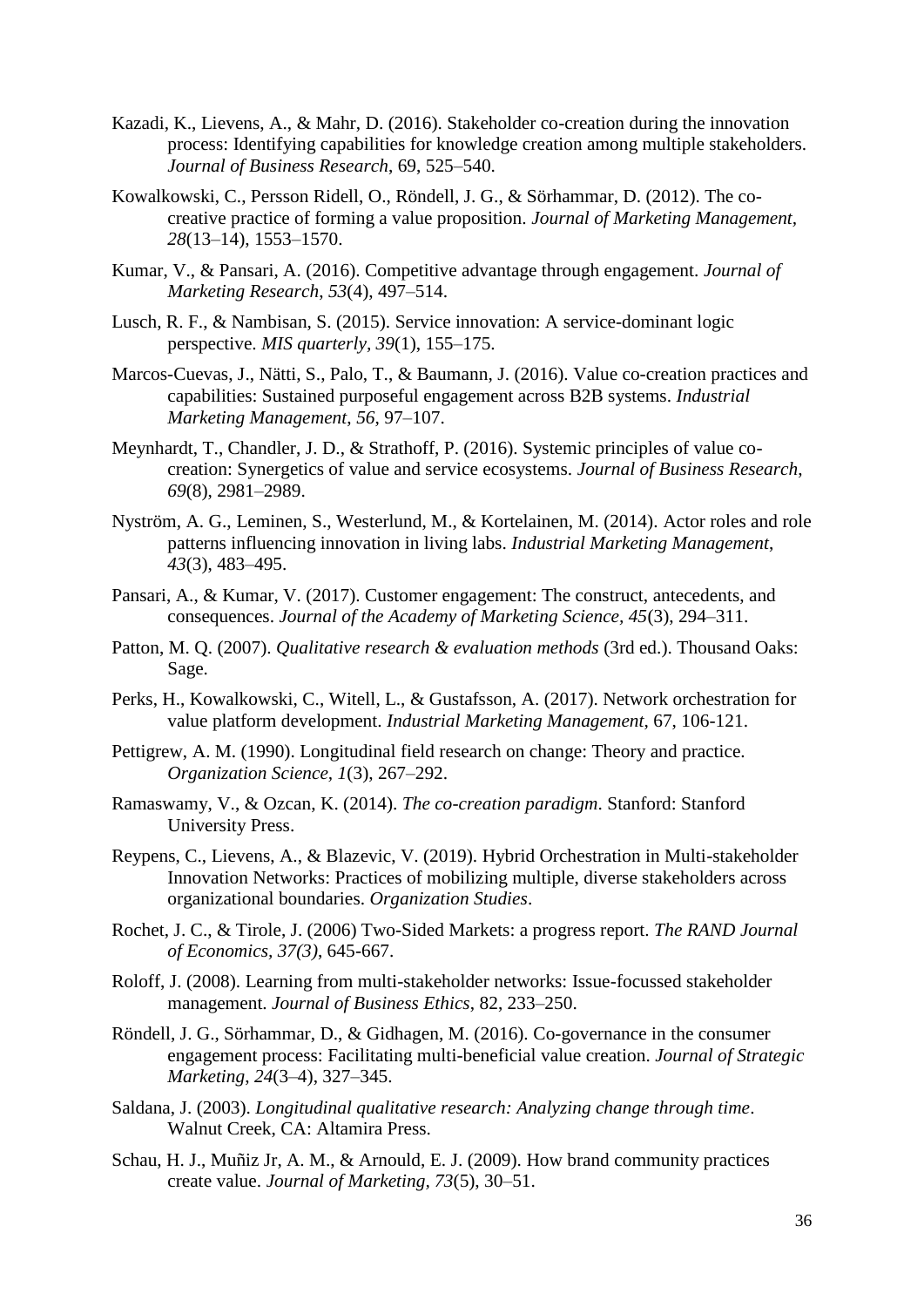- Siggelkow, N. (2007). Persuasion with case studies. *Academy of Management Journal, 50*(1), 20-24.
- Storbacka, K., Brodie, R. J., Böhmann, T., Maglio, P. P., & Nenonen, S. (2016). Actor engagement as a microfoundation for value co-creation. *Journal of Business Research, 69*(8), 3008–3017.
- Swanborn, P. (2010). *Case study research: What, why and how?* Los Angeles: Sage.
- Thomas, L.W, Autio, E., & Gann, D.M. (2014). Architectural leverage: putting platforms in context. *Academy of Management Perspective, 28(2),* 198-219.
- Van de Ven, A. H. (2007). *Engaged scholarship: A guide for organizational and social research*. Oxford: Oxford University Press on Demand.
- Vargo, S. L., & Lusch, R. F. (2011). It's all B2B…and beyond: Toward a systems perspective of the market. *Industrial Marketing Management, 40*(2)*,* 181-187.
- Vargo, S. L., & Lusch, R. F. (2016). Institutions and axioms: An extension and update of service-dominant logic. *Journal of the Academy of Marketing Science*, *44*(1), 5–23.
- Venkatesan, R. (2017). Executing on a customer engagement strategy. *Journal of the Academy of Marketing Science, 45*(3), 289–293.
- Verhoef, P. C., Reinartz, W. J., & Krafft, M. (2010). Customer engagement as a new perspective in customer management. *Journal of Service Research*, *13*(3), 247–252.
- Wiersema, F. (2013). The B2B agenda: The current state of B2B marketing and a look ahead. *Industrial Marketing Management*, *42*(4), 470–488.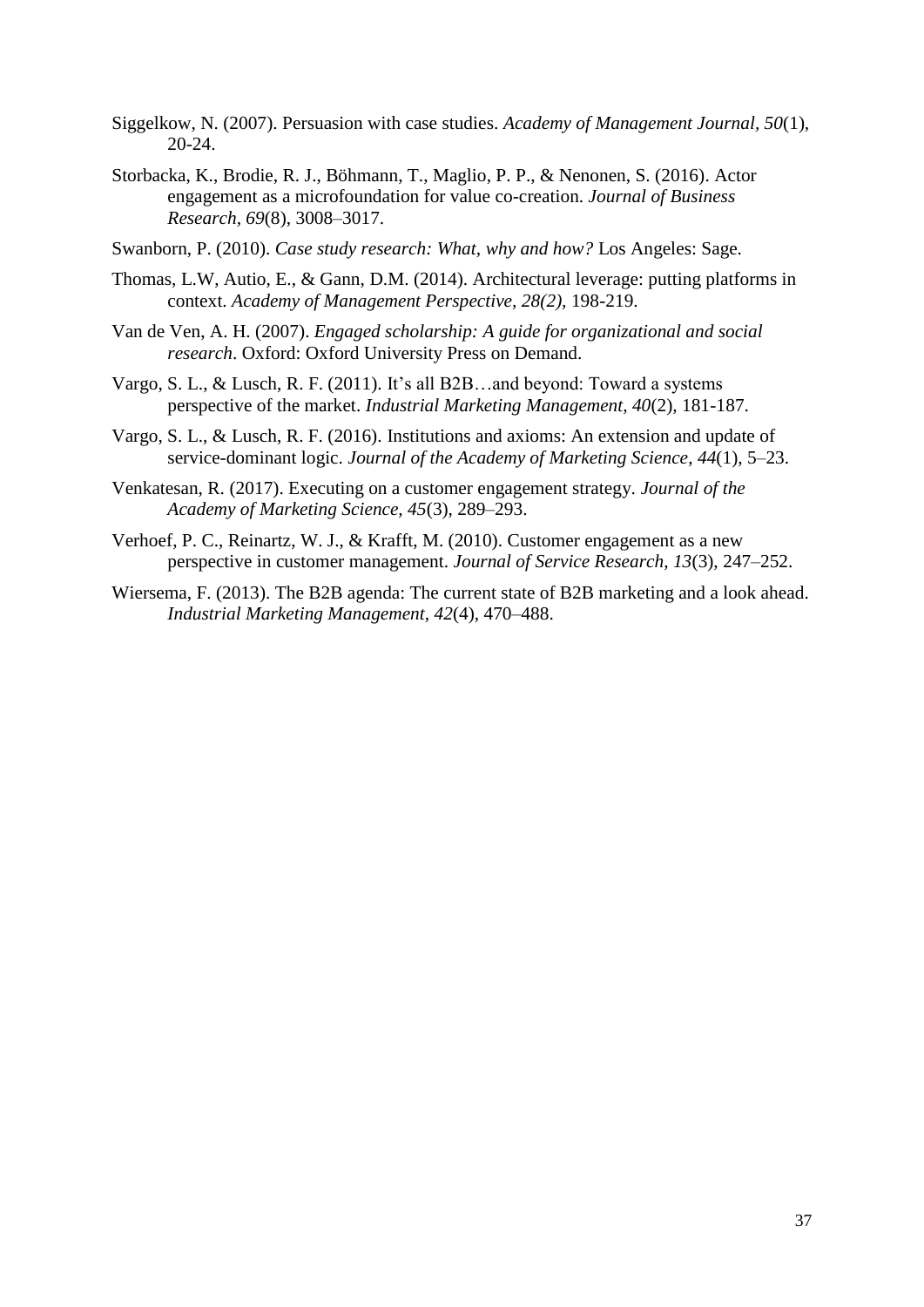

Figure 1: Data collection and analysis process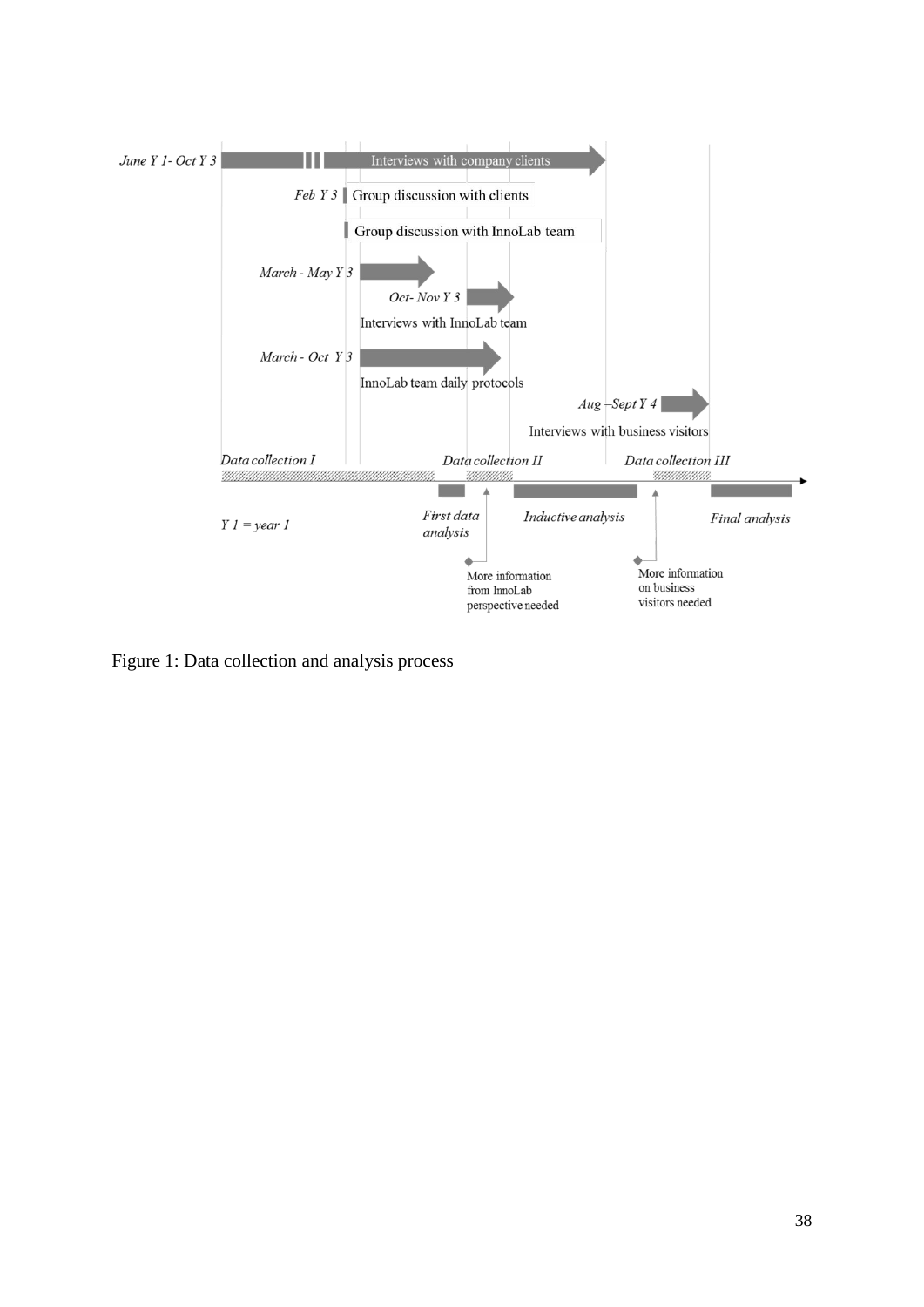|  |  | Table 1. Data collection <sup>1</sup> |
|--|--|---------------------------------------|
|  |  |                                       |

**.** 

| Data collection period     | Data collection<br>(time and respondents; $I =$ Interview, $GD =$ Group discussion) |                                                                                                                                                                                                                                                                                                                                   |  |  |  |
|----------------------------|-------------------------------------------------------------------------------------|-----------------------------------------------------------------------------------------------------------------------------------------------------------------------------------------------------------------------------------------------------------------------------------------------------------------------------------|--|--|--|
|                            | Interviews with business clients                                                    |                                                                                                                                                                                                                                                                                                                                   |  |  |  |
|                            | Jun Y1<br>I 1: CEO Start-Up A; I 2: CEO Start-Up J                                  |                                                                                                                                                                                                                                                                                                                                   |  |  |  |
|                            | Oct Y1                                                                              | I 3: CEO Start-Up M                                                                                                                                                                                                                                                                                                               |  |  |  |
|                            | Nov Y1                                                                              | I 4: CEO Agency SP; I 5: CEO Start-Up BBP                                                                                                                                                                                                                                                                                         |  |  |  |
|                            | Apr Y2                                                                              | I 6: CEO SME Tech D; I 7: CEO Start-Up I                                                                                                                                                                                                                                                                                          |  |  |  |
|                            | Jun-Sep Y2                                                                          | I 8: CEO Start-Up DF;<br>I 9: Project Manager Research Institute I;<br>I 10: Project Manager Company AP;<br>I 11: Project Manager Association AC                                                                                                                                                                                  |  |  |  |
|                            | Dec Y2                                                                              | I 12: Project Manager Corporation S                                                                                                                                                                                                                                                                                               |  |  |  |
|                            | May-Jun Y3                                                                          | I 13: CEO Start-Up BL; I 14: CEO Company F                                                                                                                                                                                                                                                                                        |  |  |  |
| Data collection I          | Oct Y3                                                                              | I 15: CEO Start-Up DF (2); I 16: CEO Start-Up I (2);<br>I 17: CEO Start-Up BBP (2); I 18: CEO Start-Up SCL;<br>I 19: CEO Company CM                                                                                                                                                                                               |  |  |  |
|                            | Group discussions                                                                   |                                                                                                                                                                                                                                                                                                                                   |  |  |  |
|                            | GD 1: CEOs of Clients: SME Tech D; Start-Up J;<br>Feb Y3<br>Corporation D           |                                                                                                                                                                                                                                                                                                                                   |  |  |  |
|                            | Feb Y3                                                                              | GD 2: InnoLab Team: Head of Project ND; Head of<br>Project UA; Project Manager NR; Project Manager UJ;<br>Project Employee JIS; Project Employee JN; Project<br>Manager UJB; Project Manager UC                                                                                                                                   |  |  |  |
|                            | Interviews with the InnoLab team                                                    |                                                                                                                                                                                                                                                                                                                                   |  |  |  |
|                            | Mar-May Y3                                                                          | I 20: Project Manager JH; I 21: Project Employee JI;<br>I 22: Project Manager JS; I 23: Project Employee JN;<br>I 24: Project Employee JIS; I 25: Project Manager NR                                                                                                                                                              |  |  |  |
|                            | Daily protocols InnoLab team                                                        |                                                                                                                                                                                                                                                                                                                                   |  |  |  |
| Data collection I & II     | Mar-Oct Y3                                                                          | InnoLab Team                                                                                                                                                                                                                                                                                                                      |  |  |  |
|                            | Interviews with the InnoLab team                                                    |                                                                                                                                                                                                                                                                                                                                   |  |  |  |
| Data collection II         | Oct-Nov Y3                                                                          | I 26: Project Employee JC; I 27: Project Employee NT;<br>I 28: Project Manager UC; I 28: Project Manager JH (2);<br>I 29: Project Employee JIS (2); I 30: Project Manager UJ;<br>I 30: Project Employee JN (2);<br>I 31: Project Manager NR (2); I 32: Project Manager NS;<br>I 33: Project Employee JT; I 34: Head of Project ND |  |  |  |
|                            | Interviews with business representatives                                            |                                                                                                                                                                                                                                                                                                                                   |  |  |  |
| <b>Data collection III</b> | Aug-Sep Y4                                                                          | I 35: Manager G; I 36: Consultant H;<br>I 37: Regional Network F; I 38: Regional Network S;<br>I 39: Manager Z; I 40: Consultant G; I 41: Start-Up L                                                                                                                                                                              |  |  |  |

<sup>&</sup>lt;sup>1</sup> For privacy reasons, the names of the interviewees, organisations and projects are anonymised in this article.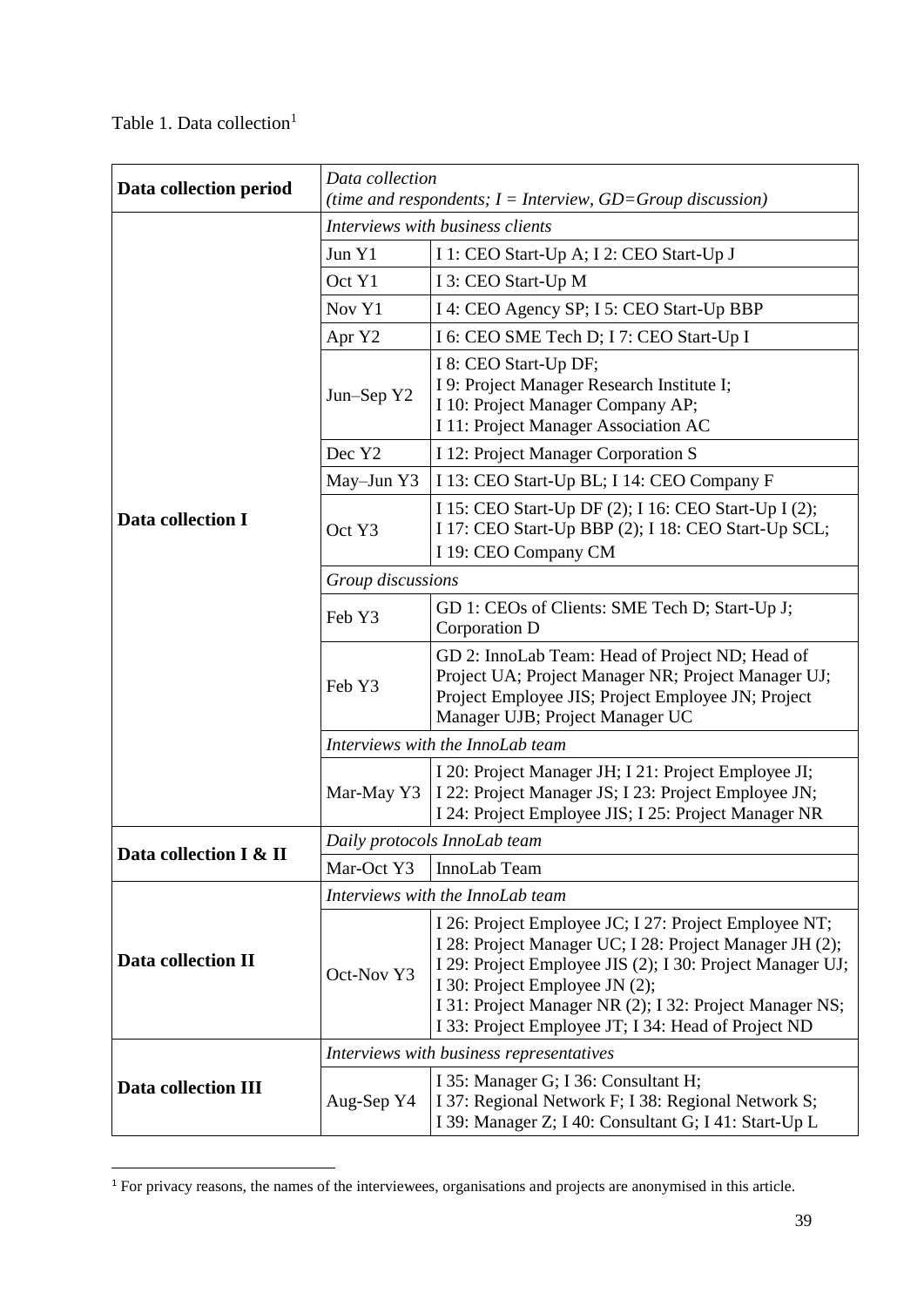# Table 2. Coding structure

| 1 <sup>st</sup> Order Categories                                                                                              | 2 <sup>nd</sup> Order Categories                                      | 3 <sup>rd</sup> Order Categories |  |
|-------------------------------------------------------------------------------------------------------------------------------|-----------------------------------------------------------------------|----------------------------------|--|
| Clients learn about innovation tools and<br>design thinking methods as part of their<br>project                               |                                                                       |                                  |  |
| Clients learn about methods and tools<br>beyond their own project                                                             | Learning through<br>interactions between<br>InnoLab employees and     | Orchestrating                    |  |
| InnoLab employees learn about project<br>process and design through interaction<br>with clients                               | clients                                                               |                                  |  |
| InnoLab employees introduce<br>formalized activities for clients to<br>interact and exchange.                                 |                                                                       |                                  |  |
| InnoLab employees create formalized<br>mechanisms across theme worlds to<br>foster exchange                                   | <b>Employees creating</b><br>opportunities for clients to<br>exchange |                                  |  |
| InnoLab employees use client feedback<br>to adapt the platform for future processes                                           |                                                                       |                                  |  |
| Clients arrange workshops and informal<br>events                                                                              | Clients independent                                                   | Facilitating                     |  |
| Clients use space to meet business<br>contacts                                                                                | activities within InnoLab                                             |                                  |  |
| Former clients engage voluntarily in the<br>activities of InnoLab                                                             | Former clients independent                                            |                                  |  |
| Former clients use space to meet current<br>platform users                                                                    | activities within InnoLab                                             |                                  |  |
| InnoLab employees actively engineer<br>interactions between current, former and<br>potential clients using tacit knowledge.   |                                                                       | Stimulating                      |  |
| InnoLab Employees use events and other<br>activities to foster networking.                                                    | InnoLab Employee<br>proactive connections                             |                                  |  |
| Innolab employees invite journalists and<br>bloggers to write about the platform, its<br>clients and speakers on social media |                                                                       |                                  |  |
| Coincidental presence in InnoLab used<br>to create connections.                                                               |                                                                       |                                  |  |
| New speakers and formats draw in<br>members of the public, entrepreneurs<br>and other relevant stakeholders.                  | InnoLab interaction<br>opportunity creation                           |                                  |  |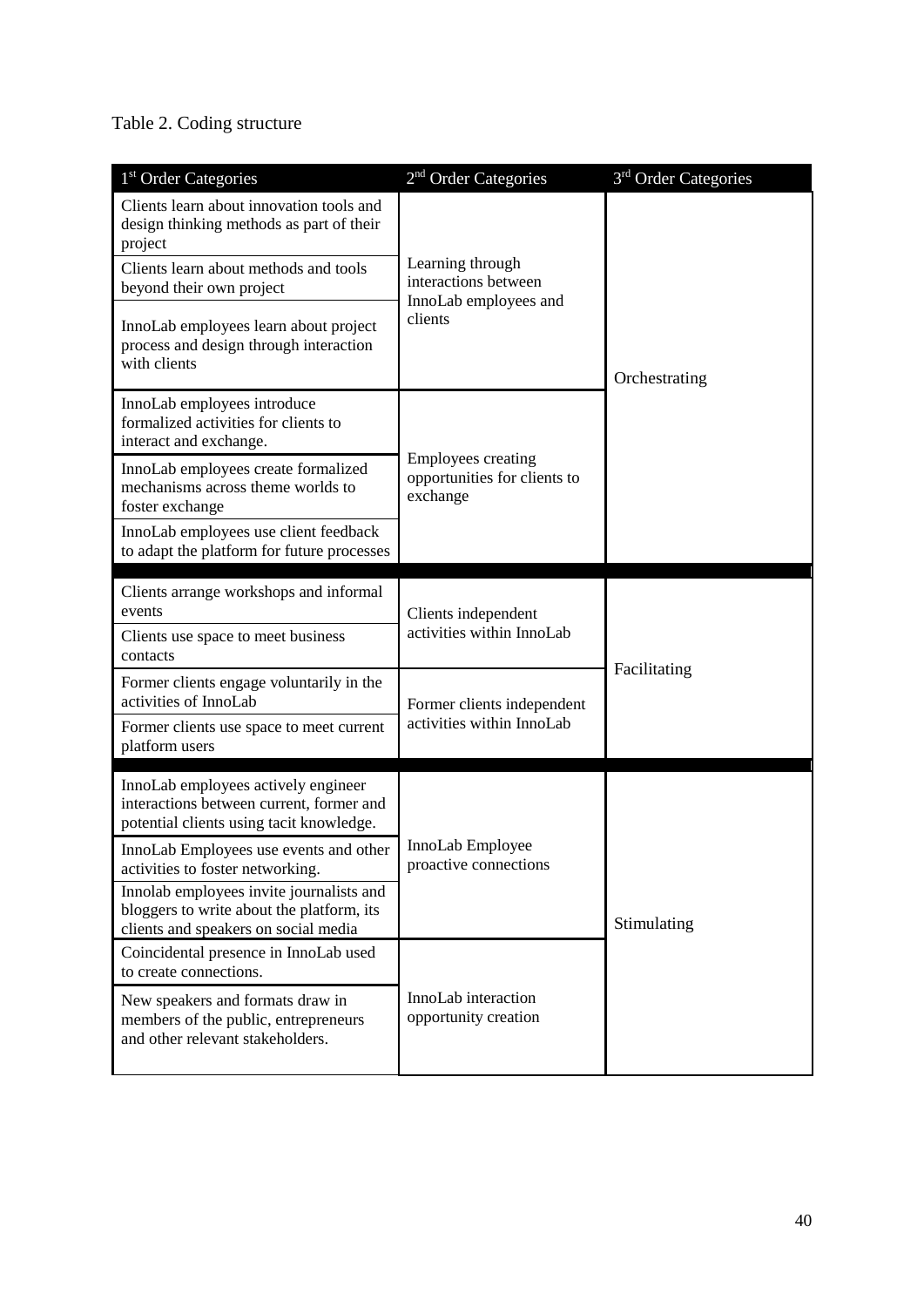# Table 3. Contributions and implications

| <b>Contribution areas</b>                                |                      | <b>Definition</b>                                                                                                                                                                                                                                                              | <b>Organizing activities</b>                                                                                                                                                                | <b>Future Research</b>                                                                                                                                                                                                                           |  |
|----------------------------------------------------------|----------------------|--------------------------------------------------------------------------------------------------------------------------------------------------------------------------------------------------------------------------------------------------------------------------------|---------------------------------------------------------------------------------------------------------------------------------------------------------------------------------------------|--------------------------------------------------------------------------------------------------------------------------------------------------------------------------------------------------------------------------------------------------|--|
|                                                          | Orchestrating        | Engagement is orchestrated when actors<br>understand each other's diverse needs,<br>Routinized, bidirectional<br>interactions between an organizer<br>wants and goals and co-create value<br>and a specific platform actor.<br>through formalized activities and<br>mechanisms |                                                                                                                                                                                             | - How can organizers balance<br>between the three modes?                                                                                                                                                                                         |  |
| 1/ Organizing<br>modes of<br>engagement                  | Facilitating         | The platform enables engagement<br>through the provision of resources that<br>Unplanned interactions between<br>allow actors to interact and learn from<br>actors enabled by the platform.<br>organically?<br>each other.                                                      |                                                                                                                                                                                             | - To what extent do modes need to<br>be predesigned or emerge<br>- How do organizers transition                                                                                                                                                  |  |
|                                                          | Stimulating          | Planned interventions by an<br>organizer which creates engagement<br>between specific actors on or outside<br>the platform.                                                                                                                                                    | An organizer stimulates engagement to<br>bring more actors onto the platform (e.g.<br>through events), which strengthen and<br>develop the platform in the wider service<br>ecosystem.      | between the three modes?                                                                                                                                                                                                                         |  |
| $2/$ Structuring<br>engagement in<br>complex<br>settings | Modular architecture | A platform composed of separate<br>but connected parts, where parts can<br>be adjusted, replaced or added<br>without affecting the whole.                                                                                                                                      | An organizer ensures resource density<br>through the modular platform<br>architecture which enables resource<br>investments to emerge through<br>engagement of the various actors.          | - How much flexibility is needed to<br>let the platform adjust to capture<br>emerging engagement whilst retain<br>its core purpose?<br>- How strict should rules of<br>exchange be without restricting<br>organic engagement on the<br>platform? |  |
|                                                          | Rules of exchange    | The norms, rules, and activities on<br>the platform that govern engagement<br>activities.                                                                                                                                                                                      | Organizers should clearly stipulate,<br>define and implement the rules of<br>engagement which enable value<br>exchange on the platform (herein 5<br>organizations and a 3-month iteration). |                                                                                                                                                                                                                                                  |  |